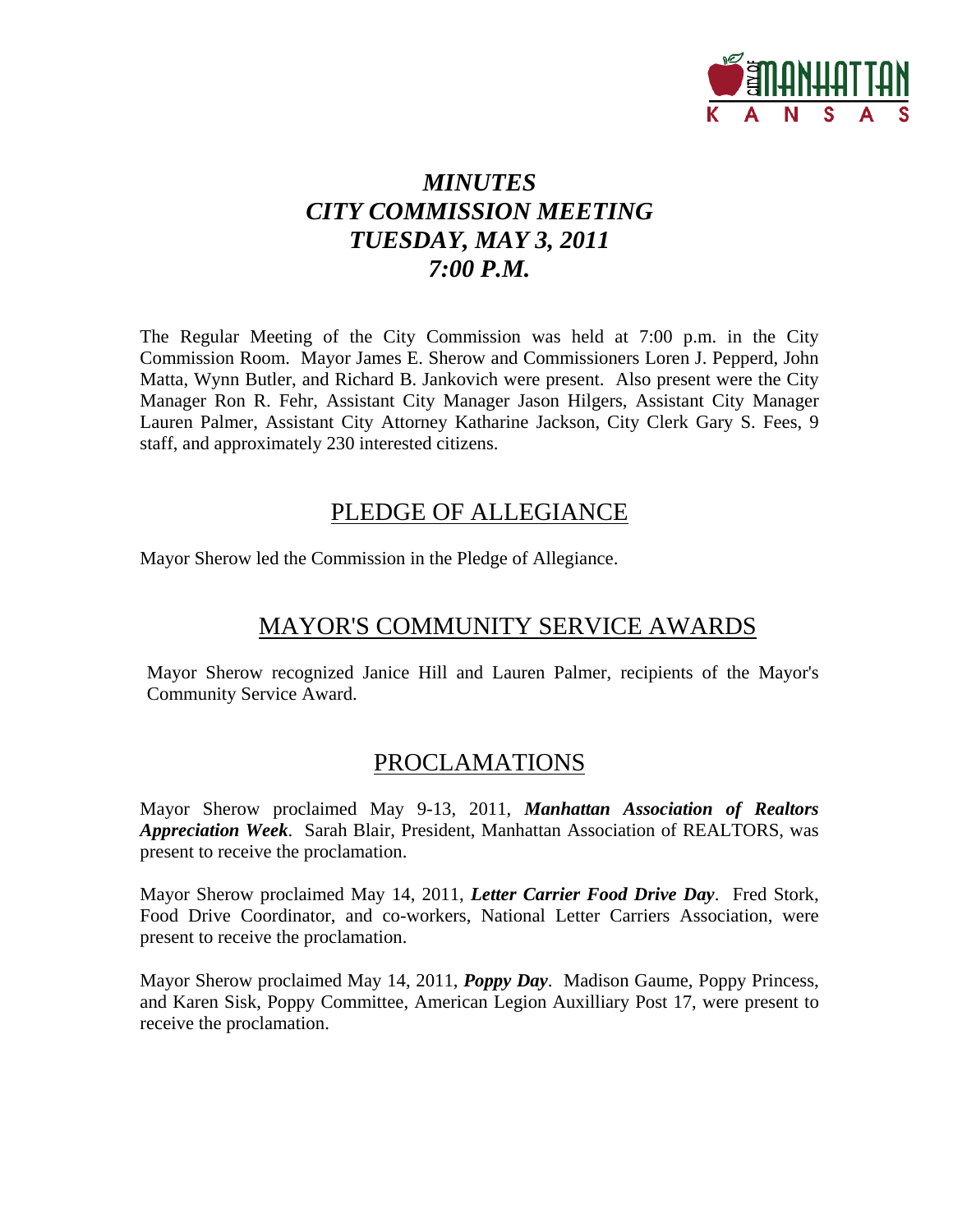**Minutes** City Commission Meeting May 3, 2011 Page 2

### PROCLAMATIONS *(CONTINUED)*

Mayor Sherow proclaimed May 15-21, 2011, *National Public Works Week*. Sam Malinowsky, Cook, Flat and Strobel Engineers; Matthew Kohls, BG Consultants; Greg Fief, Schwab-Eaton; Jeff Hancock, SMH Consultants; Buck Driggs, Alfred Benesch and Company; Nathan Bergman, Bartlett and West; Robert Ott, City Engineer; Nick Arena, Public Works Management Assistant; Jeff Walters, Street Superintendent; Robert Pugh, Assistant Director of Public Works-Utilities; and Dale Houdeshell, Director of Public Works, were present to receive the proclamation.

Mayor Sherow proclaimed May 2011, *National Preservation Month*. Kathy Dzewaltowski, President, Manhattan/Riley County Preservation Alliance; Sara Fisher, Vice President, Manhattan/Riley County Preservation Alliance; and Gina Riffel, Mary Ann Fleming, and Marina Pecar-Krstic, Manhattan/Riley County Preservation Alliance members, were present to receive the proclamation.

### PUBLIC COMMENTS

Mayor Sherow opened the public comments.

Jason, Topeka, Kansas, asked the Commission if there would be public comment allowed on the non-discrimination ordinance item.

Mayor Sherow stated that there would be public comment on the item.

Hearing no other comments, Mayor Sherow closed the public comments.

### COMMISSIONER COMMENTS

Mayor Sherow announced that Saturday, May 7, 2011, is an opportunity to come ride your bicycle with the Mayor. He said that riders will leave City Hall at 10:00 a.m. and encouraged the community to participate in this fun event.

### CONSENT AGENDA

(\* denotes those items discussed)

#### **MINUTES**

The Commission approved the minutes of the Regular City Commission Meeting held Tuesday, April 19, 2011.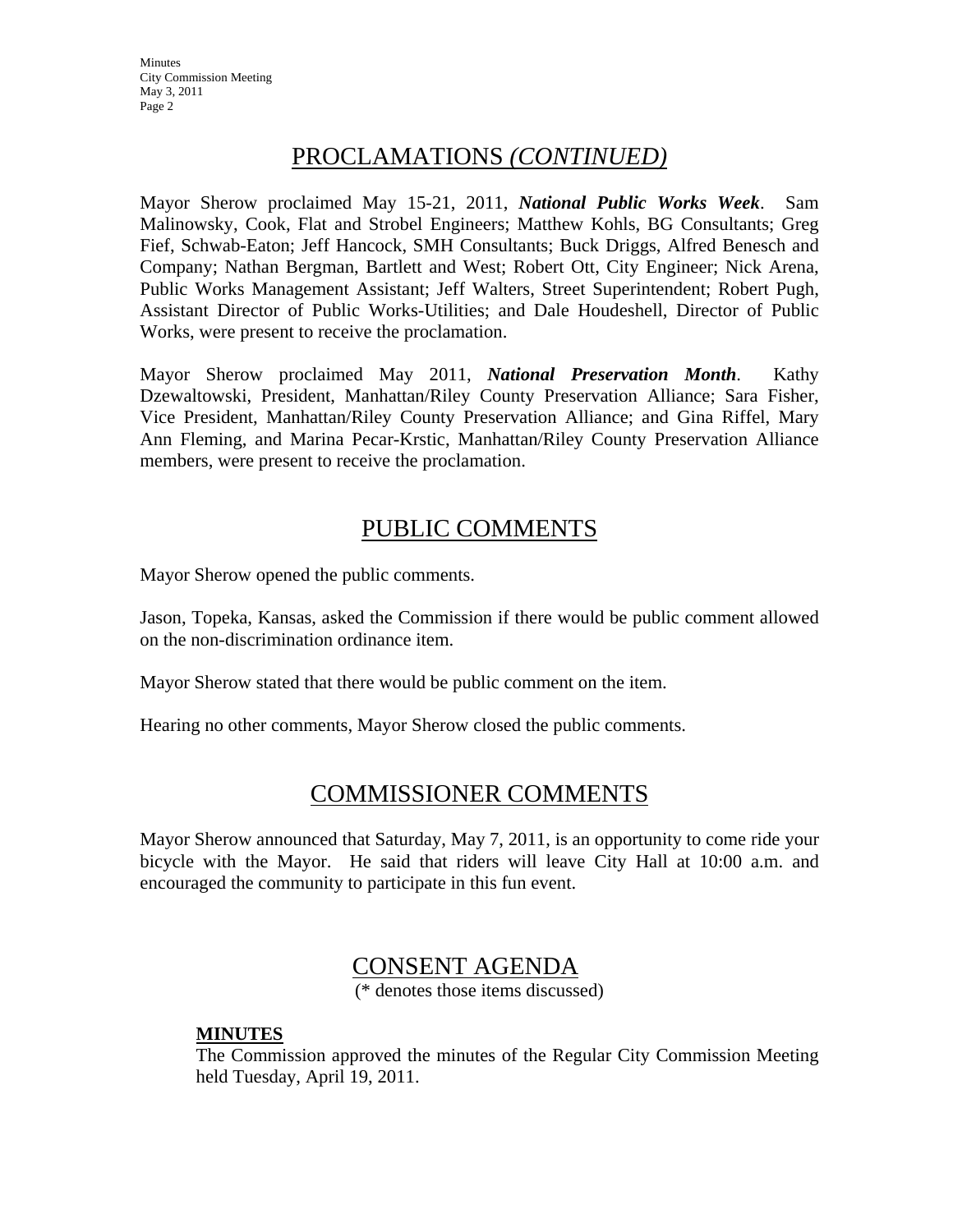#### **CLAIMS REGISTER NO. 2671**

The Commission approved Claims Register No. 2671 authorizing and approving the payment of claims from April 13, 2011, to April 26, 2011, in the amount of \$7,459,677.33.

#### **LICENSE**

The Commission approved an annual Cereal Malt Beverage Off-Premises License for Short Stop #12, 2010 N. Tuttle Creek Boulevard.

### **FINAL PLAT – 2216 CLAFLIN TOWNHOMES PUD**

The Commission accepted the easements and rights-of-way, as shown on the Final Plat of 2216 Claflin Townhomes Addition, a Residential PUD, generally located at 2216 Claflin Road, based on conformance with the Manhattan Urban Area Subdivision Regulations.

#### **RESTRICTIVE COVENANT** - **2216 CLAFLIN TOWNHOMES**

The Commission authorized the Mayor and City Clerk to execute the Agreement Creating a Restrictive Covenant on Real Estate regarding construction and maintenance of a drainage area and drainage improvements for 2216 Claflin Townhomes.

#### **ORDINANCE NO. 6892 – REZONE – 480 MCCALL ROAD**

The Commission approved Ordinance No. 6892 rezoning Lot 2, Carlson Addition, generally located at 480 McCall Road, from I-2, Industrial Park District, to C-5, Highway Service Commercial District, based on the findings in the Staff Report *(See Attachment No. 1)*.

### **\* FIRST READING – REPEAL – MOBILE FOOD VENDING**

Lauren Palmer, Assistant City Manager, responded to questions from the Commission and provided additional information on the item.

Ralph DeZago, City Prosecutor, Junction City, informed the Commission that he is the only person the ordinance is affecting at this time and the only mobile food vendor in Manhattan. He provided background information on the ordinance and asked the Commission to reconsider the item and remove the item off the consent agenda for additional public debate.

The Commission approved first reading of an ordinance repealing Ordinance No. 3916 relating to mobile food vending.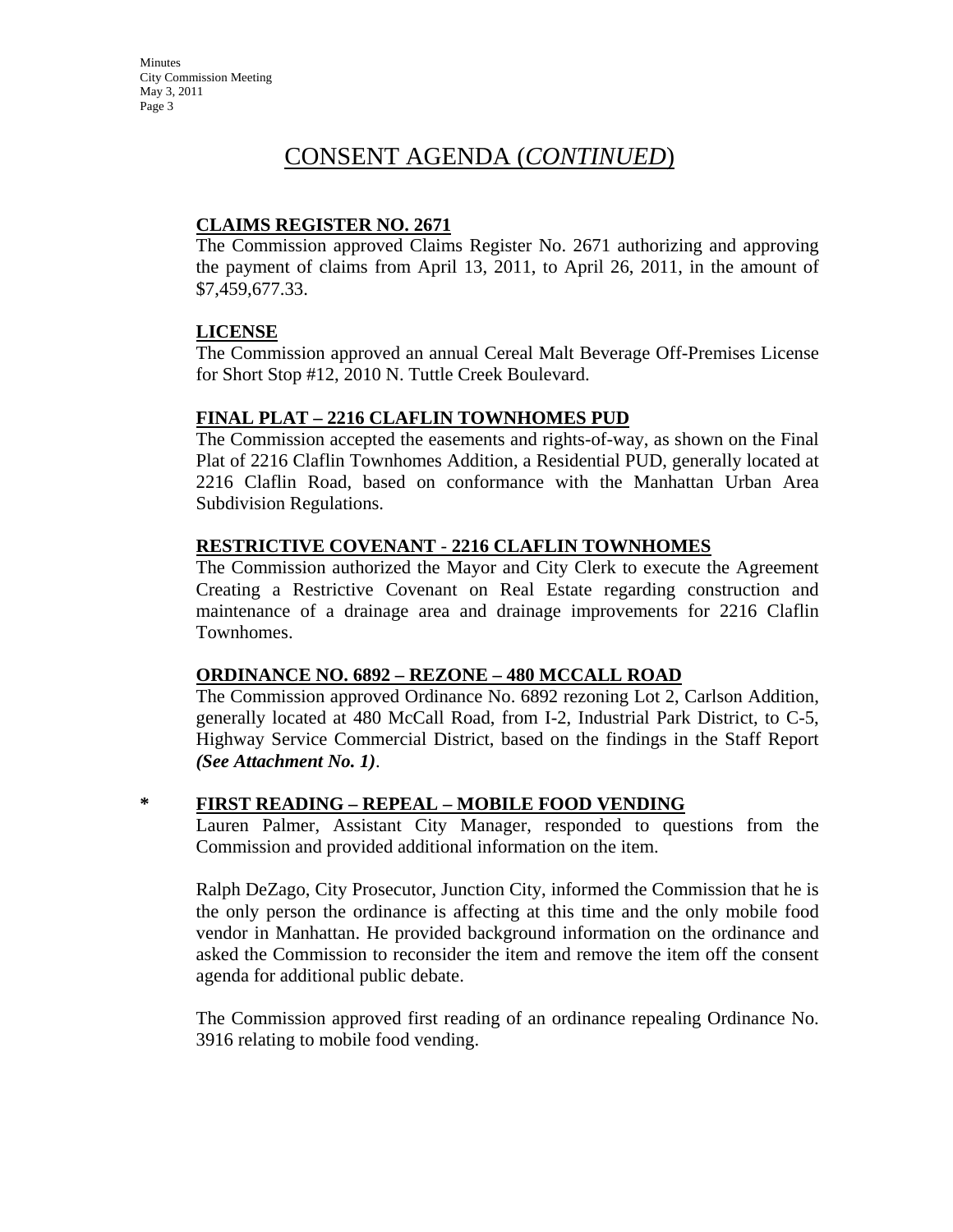#### **FIRST READING – AMEND – PEDDLERS AND SOLICITORS PERMIT**

The Commission approved first reading of an ordinance amending Chapter 24 relating to canvassers, peddlers, and solicitors.

#### **FIRST READING – NO PARKING EXCEPT SUNDAYS**

The Commission approved first reading of an ordinance altering the existing "No Parking Anytime" area on the east side of Browning Avenue, from Claflin Road to Dickens Avenue, to a "No Parking Except Sundays" area on the east side of Browning Avenue from 150 feet north of Claflin Road to 200 feet south of Dickens Avenue.

#### **AWARD CONTRACT – OSAGE STREET STREETSCAPE (SW1102)**

The Commission accepted the Engineer's Estimate in the amount of \$109,860.00 and awarded a construction contract in the amount of \$74,272.50 to the low bidder Carley Construction Company, of Wamego, Kansas, for the Osage Street Streetscape (SW1102).

#### **CHANGE ORDER NO. 15 – RUNWAY 3/21 SAFETY AREA IMPROVEMENTS (AIP 37/38)**

The Commission approved Change Order No. 15 for the Runway 3/21 Safety Area Improvements project (AIP 37/38) resulting in a net increase in the amount of \$20,315.55 (+0.57%) to the contract with Smoky Hill, LLC, of Salina, Kansas.

#### **\* SUBMIT - 2011 CDBG SECOND PROGRAM YEAR ANNUAL ACTION PLAN**

Gary Olds, 3308 Frontier Circle, asked for clarification on the Community Development Block Grant Action Plan.

Karen Davis, Director of Community Development, provided an overview on the item and responded to questions.

Ron Fehr, City Manager, responded to questions from the Commission and provided additional information on the item.

The Commission authorized the submission of the City of Manhattan Community Development Block Grant 2011 Second Program Year Annual Action Plan.

#### **BOARD APPOINTMENTS**

The Commission approved appointments by Mayor Sherow to various boards and committees of the City.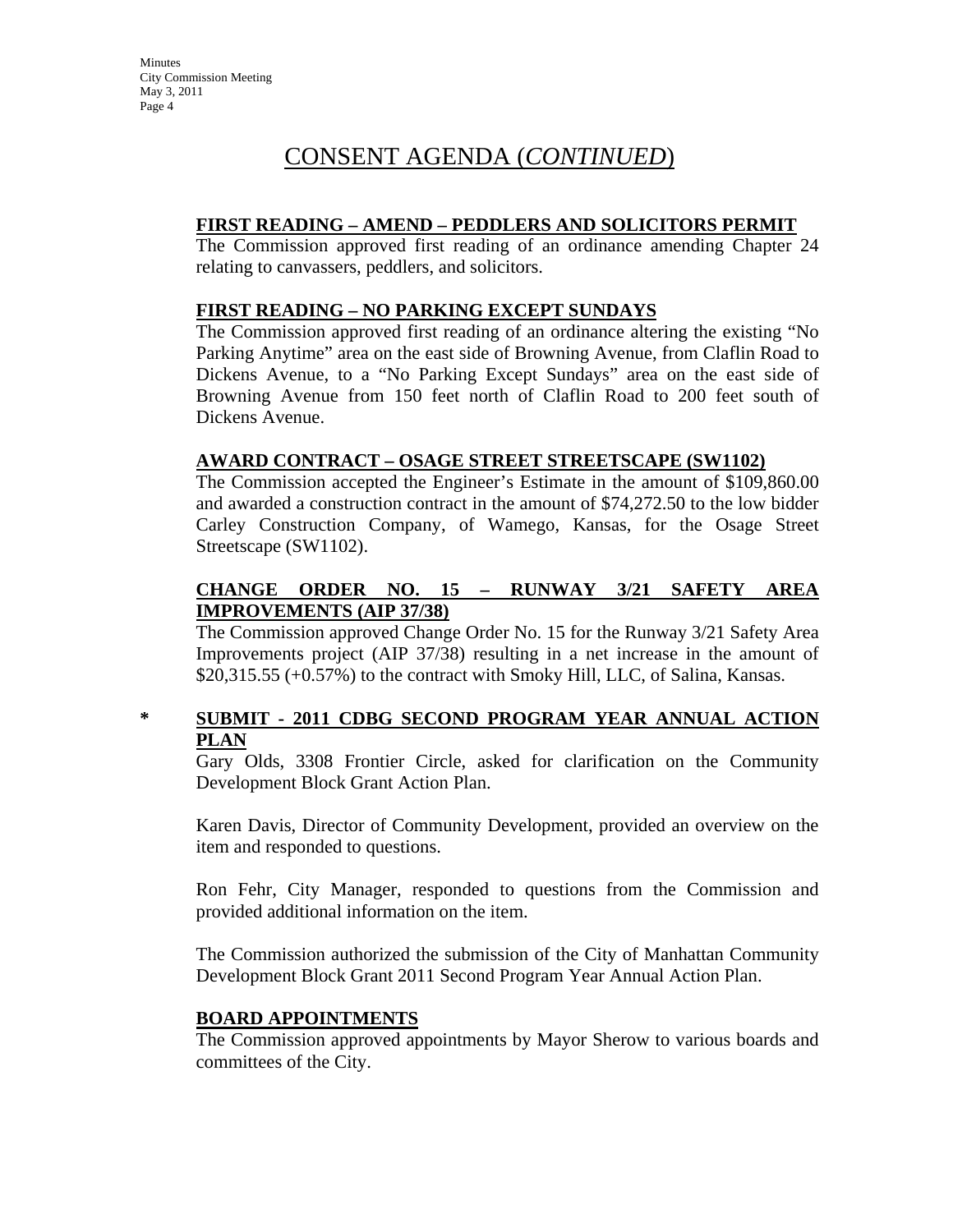#### **BOARD APPOINTMENTS** *(CONTINUED)*

*Arts and Humanities Advisory Board*

Appointment of Joleen Hill, 2909 Amherst Avenue, to a three-year term. Ms. Hill's term begins immediately, and will expire March 31, 2014.

Appointment of Todd Holmberg, 3621 Hawthorne Woods Terrace, to a threeyear term. Mr. Holmberg's term begins immediately, and will expire March 31, 2014.

Appointment of Jay Nelson, 406 Poyntz Avenue, to a three-year term. Mr. Nelson's term begins immediately, and will expire March 31, 2014.

Appointment of Jan Danenberg, 2901 Nevada Street, to a two-year term. Ms. Danenberg's term begins immediately, and will expire March 31, 2013.

Appointment of Don Hedrick, 1736 Fairview Avenue, to a two-year term. Mr. Hedrick's term begins immediately, and will expire March 31, 2013.

Appointment of Steve Lee, 121 North  $8<sup>th</sup>$  Street, to a two-year term. Mr. Lee's term begins immediately, and will expire March 31, 2013.

Appointment of Penny Senften, 3348 Newbury Street, to a one-year term. Ms. Senften's term begins immediately, and will expire March 31, 2012.

Appointment of Frank Tracz, 145 Bethany Drive, to a one-year term. Mr. Tracz's term begins immediately, and will expire March 31, 2012.

Appointment of Derek Hoff, 613 Houston Street, to a one-year term. Mr. Hoff's term begins immediately, and will expire March 31, 2012.

#### *Historic Resources Board*

Re-appointment of Patrick Schaub, 1400 Westwind Drive, to a three-year Architect term. Mr. Schaub's term begins immediately, and will expire April 30, 2014.

Appointment of Dixie West, 1014 Houston Street, to a three-year Historic Preservation term. Ms. West's term begins immediately, and will expire April 30, 2014.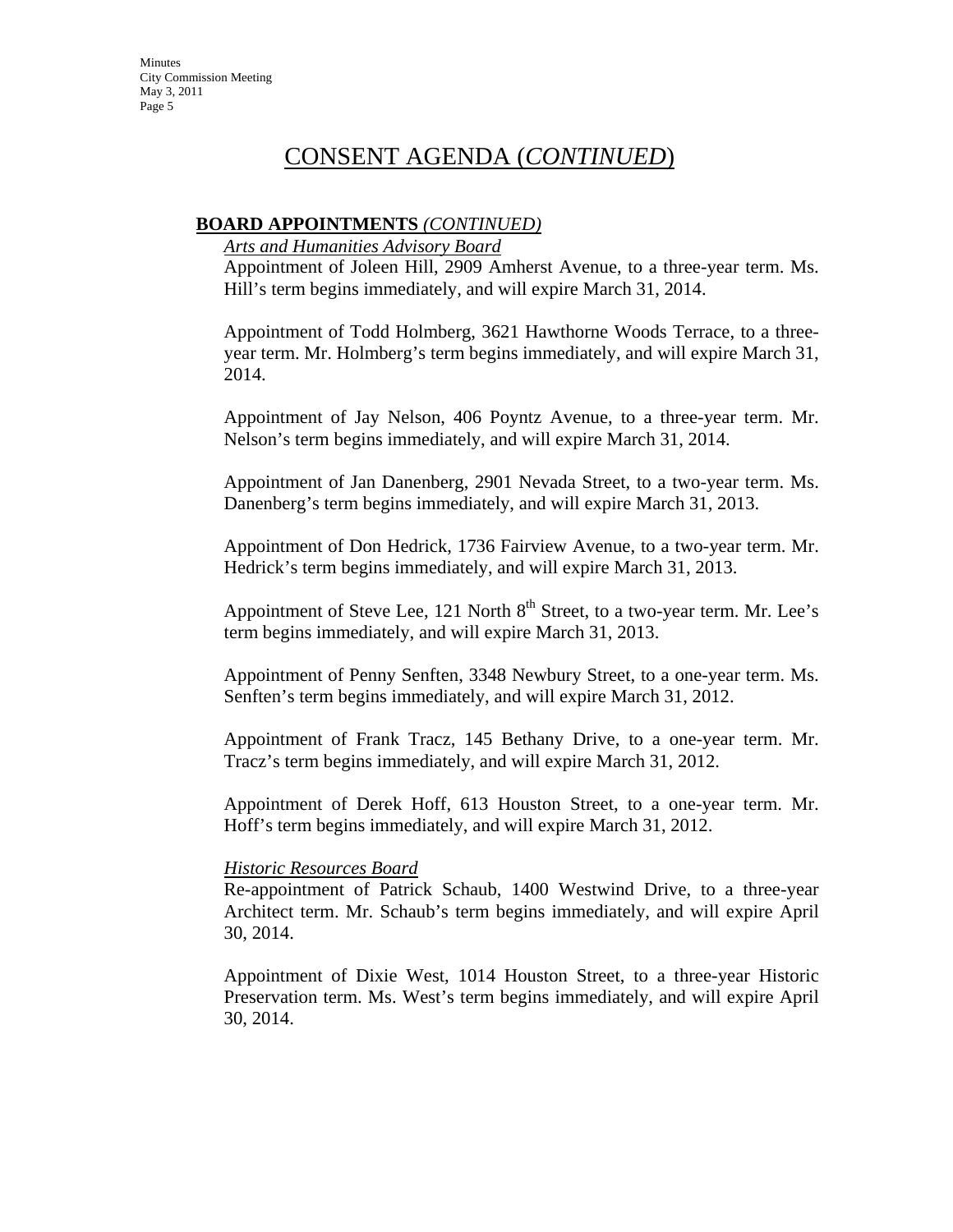#### **BOARD APPOINTMENTS** *(CONTINUED)*

#### *Housing Authority Board of Commissioners*

Appointment of Richard B. Jankovich, 2021 Somerset Square, to fill the unexpired Commissioner term of Bob Strawn. Commissioner Jankovich's term begins immediately, and will expire March 3, 2013.

#### *Library Board*

Re-appointment of Tom Giller, 529 Houston Street, to a four-year term. Mr. Giller's term begins immediately, and will expire April 30, 2015.

Re-appointment of Bill Lansdowne, 1617 Baltimore Terrace, to a four-year term. Mr. Lansdowne's term begins immediately, and will expire April 30, 2015.

#### *Riley County Law Enforcement Board*

Appointment of Wynn Butler, 3600 Windsong Court, to fill the unexpired City-At-Large term of Jayme Morris-Hardeman. Mr. Butler's term begins immediately, and will expire December 31, 2012.

Appointment of John E. Matta, 1213 Greystone Place, to fill the unexpired City-At-Large term of Bruce Snead. Mr. Matta's term begins immediately, and will expire December 31, 2012.

#### *Municipal Audit Committee*

Appointment of Richard B. Jankovich, 2021 Somerset Square, to fill the unexpired Commissioner term of Bob Strawn. Commissioner Jankovich's term begins immediately, and will expire March 31, 2012.

After discussion, Commissioner Jankovich moved to approve the consent agenda. Commissioner Pepperd seconded the motion.

After additional discussion of the Commission, on a roll call vote, motion carried 5-0, with the exception of Item F, FIRST READING – REPEAL – MOBILE FOOD VENDING, which carried 3-2, with Commissioners Pepperd and Butler voting against the item; and Item D, FINAL PLAT – 2216 CLAFLIN TOWNHOMES PUD, which carried 4-0-1, with Commissioner Jankovich abstaining from the item.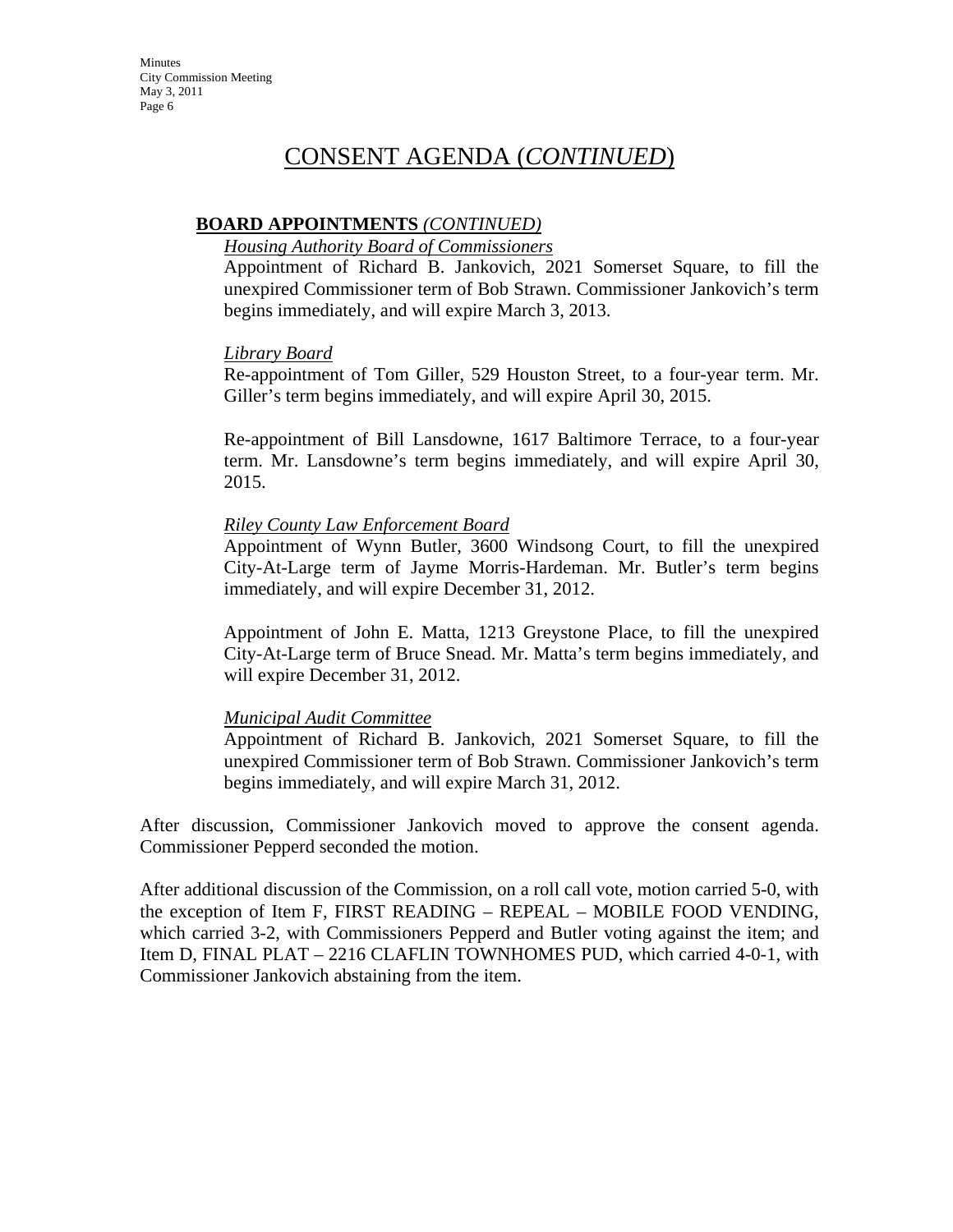# GENERAL AGENDA

#### **PUBLIC HEARING - RESOLUTION OF INTENT – LEASE FINANCING - K-STATE FEED MILL AND BIO-REFINERY FACILITY RELOCATION**

Commissioner Jankovich announced that he had a conflict of interest on the item and would recuse himself.

Lauren Palmer, Assistant City Manager, provided an overview of the item.

David Weaver, Vice President of Real Estate and Investments/Chief Investment Officer (CIO), Kansas State University Foundation, provided additional information on the financing of the facility relocation.

Bernie Hayen, Director of Finance, responded to questions from the Commission.

Mayor Sherow opened the public hearing.

Hearing no comments, Mayor Sherow closed the public hearing.

#### **RESOLUTION NO. 050311-A – RESOLUTION OF INTENT – LEASE FINANCING - K-STATE FEED MILL AND BIO-REFINERY FACILITY RELOCATION**

After discussion, Commissioner Pepperd moved to approve Resolution No. 050311-A indicating the Commission's intent to issue up to \$5.3 million in conduit lease financing for the relocation of the K-State Feed Mill and Bio-refinery facility. Commissioner Butler seconded the motion. On a roll call vote, motion carried 4-0 with Commissioner Jankovich recusing himself from the item.

#### **FIRST READING – ADOPT - UPDATED GATEWAY TO MANHATTAN PLAN**

Eric Cattell, Assistant Director for Planning, presented the item and responded to questions from the Commission.

After discussion, Commissioner Jankovich moved to approve first reading of an ordinance amending the Manhattan Urban Area Comprehensive Plan by adopting and incorporating by reference the Updated Gateway to Manhattan Plan, dated April 2011, and incorporating the necessary citation in Chapter 4 as proposed; and by adding a cross-reference to Vision 2025: A Comprehensive Plan for Riley County, Kansas, in Chapter 4 as proposed. Commissioner Pepperd seconded the motion.

After discussion of the Commission, motion carried 5-0.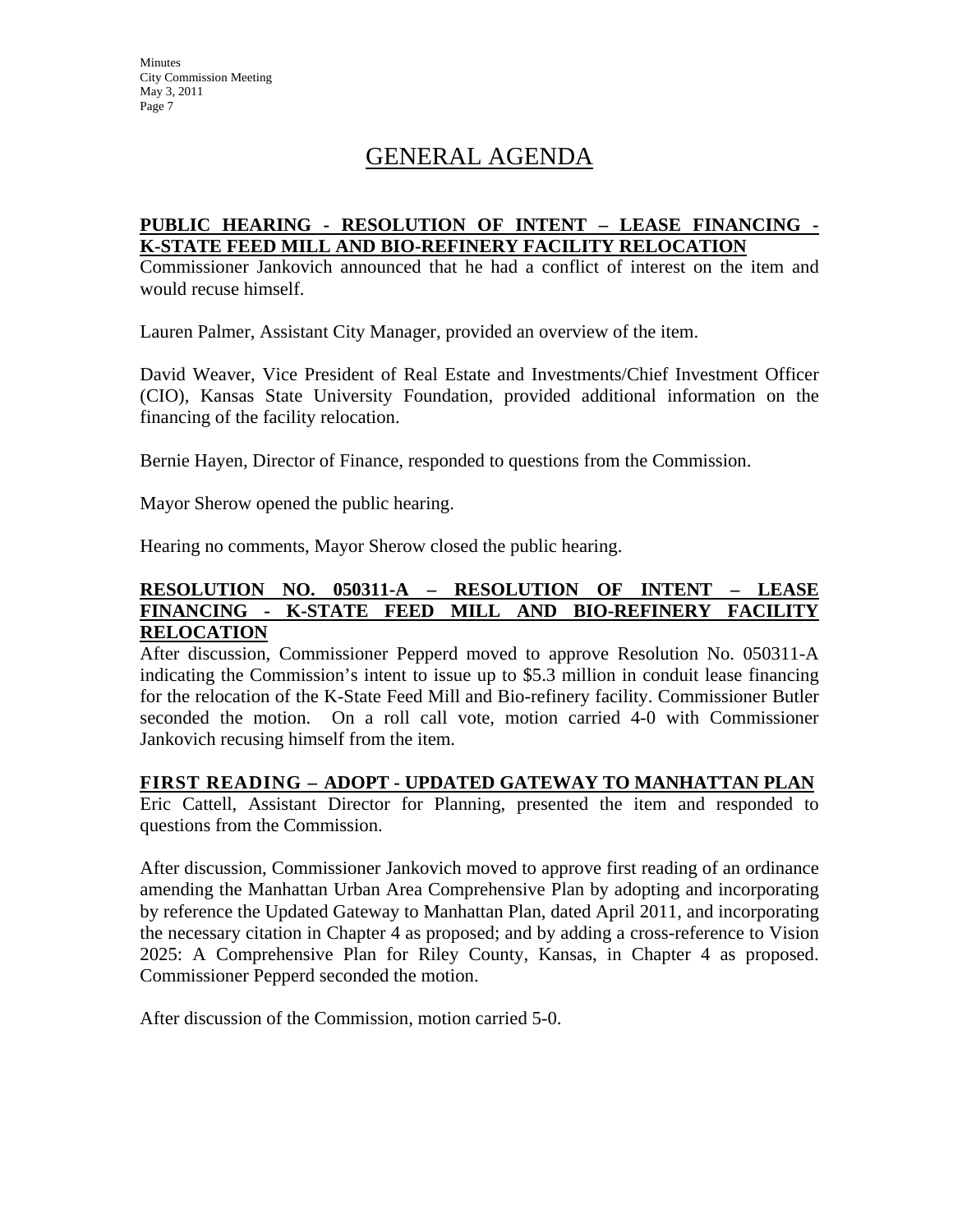#### **AWARD CONSTRUCTION CONTRACT - WILSON FIELD RENOVATION (CP1101); RESOLUTION NO. 050311-B – ISSUE – TEMPORARY NOTES**

Curt Loupe, Director of Parks and Recreation, presented the item. He then responded to questions from the Commission regarding the proposal, bid process, project alternates, and use of temporary notes supported from the Special Parks and Recreation Fund.

Jason Hilgers, Assistant City Manager, provided additional information on the item and clarified the use of temporary notes and the financing costs associated with the project.

Curt Loupe, Director of Parks and Recreation, responded to questions from the Commission regarding the base price information, use and cost for the proposed facility, process for public donations, and the process used for the Wefald Pavilion.

Vern Henricks, 3508 Vanesta Drive, Founder and Director of the Youth Leadership Foundation, responded to questions from the Commission on the proposed project and associated costs. He provided additional information on the Youth Leadership Foundation activities and funds that would support this project.

Ron Fehr, City Manager, provided clarification on the total City contribution.

Jason Hilgers, Assistant City Manager, provided additional information on the proposed renovated ballfield, associated costs, and the need to adjust the ballfield to provide appropriate drainage for competitive and community use.

Curt Loupe, Director of Parks and Recreation, responded to questions from the Commission and provided information with other ballfield sites and associated costs.

Vern Henricks, 3508 Vanesta Drive, Founder and Director of the Youth Leadership Foundation, informed the Commission that he was trying to hold costs down and provided items that were associated with the project. He then responded to questions from the Commission on the current and future fundraising activities that would provide the necessary funds to support this project. He stated that the commitment of funds being proposed through the Foundation was not a problem.

Curt Loupe, Director of Parks and Recreation, responded to questions from the Commission about where this item would fall in relation to the priorities of the Parks and Recreation Department. He stated that this project would be in the top ten, but not near the top of the list of priorities. He then provided a list of priority items that need to be replaced and facilities that needed improvements.

Gary Olds, 3308 Frontier Circle, asked about the use and priority of scheduling activities on Wilson Field.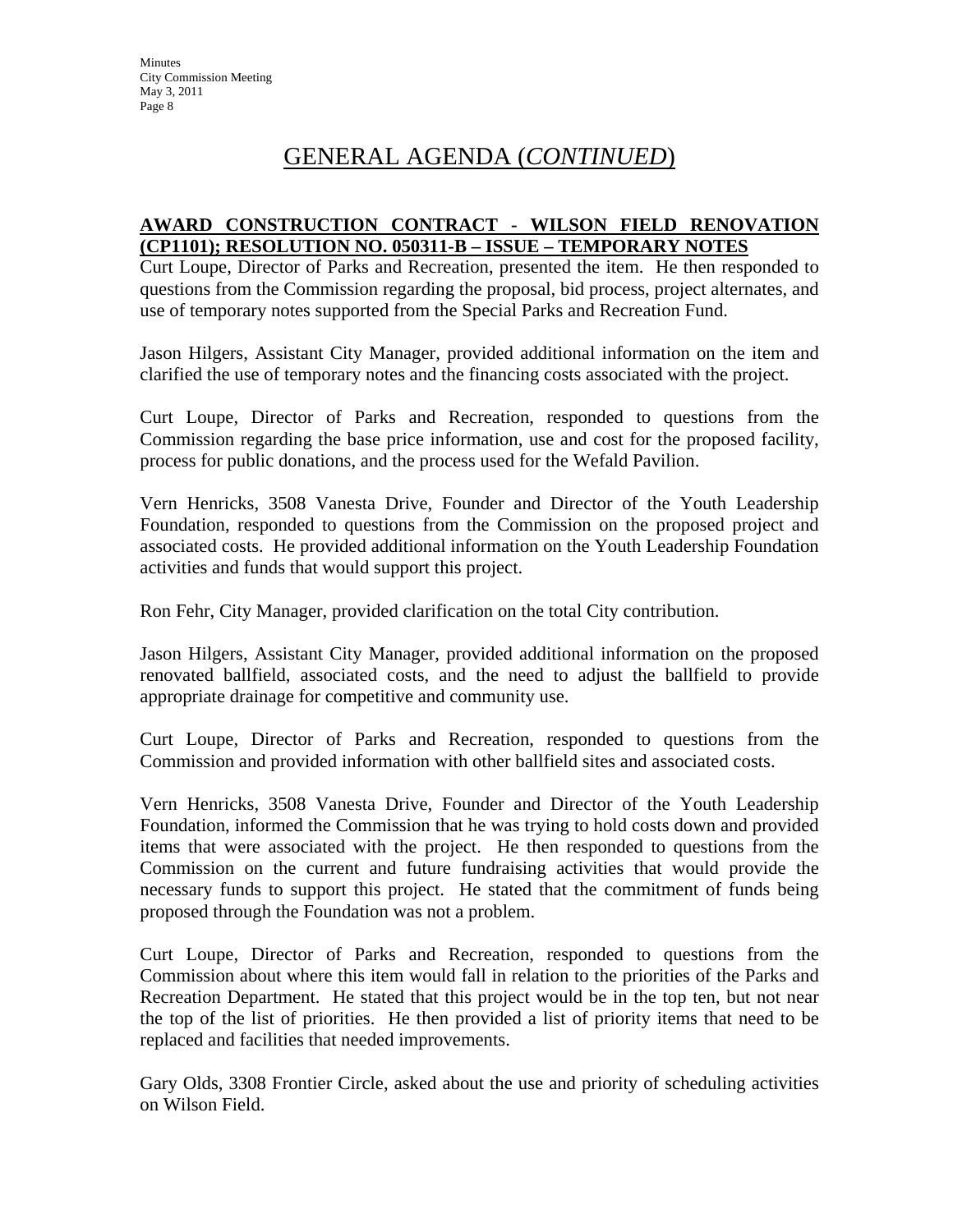#### **AWARD CONSTRUCTION CONTRACT - WILSON FIELD RENOVATION (CP1101); RESOLUTION NO. 050311-B – ISSUE – TEMPORARY NOTES**  *(CONTINUED)*

Curt Loupe, Director of Parks and Recreation, and Jason Hilgers, Assistant City Manager, responded to questions on the use and priority of the Manhattan Christian College baseball team, the Manhattan High School C team, the opportunity to entertain additional uses and activities for the public.

Ron Fehr, City Manager, provided clarification on the Memorandum of Understanding between the City and the Youth Leadership Foundation that was approved during the April 5, 2011, City Commission meeting.

After discussion, Commissioner Pepperd moved to approve and authorize the Mayor and City Clerk to execute the Contract between the City and ATG Sports, of Andover, Kansas, for the Wilson Field Renovation (CP1101) and approve Resolution No. 050311-B authorizing the issuance of temporary notes for \$575,000.00. Commissioner Jankovich seconded the motion.

After additional discussion of the Commission, on a roll call vote, motion failed 3-2, with Mayor Sherow and Commissioners Matta and Butler voting against the motion.

#### **NEGOTIATE CONTRACT - GIBBONS EXHIBIT (SZ0902)**

Commissioner Jankovich announced that he had a conflict of interest on the item and would recuse himself.

Curt Loupe, Director of Parks and Recreation, presented the item. He then responded to questions about financing the project and the Woodard Trust.

Scott Shoemaker, Director, Sunset Zoo, provided additional information on the item and reported the amount of annual Zoo fees received.

John Ball, 3107 Harahey Ridge, Board Member, Friends of Sunset Zoo, spoke in support of the project and informed the Commission that adequate funds are available to cover this project. He also stated that the Board is prepared to do additional fundraisers to ensure that obligations are met.

Thad Carley, Carley Construction Company, voiced concerns with the selection process that was used and with the proposed recommendation. He requested that the recommendation not be accepted. He stated that he considers his firm to be local and that his firm was the low bidder. He also informed the Commission that his firm is very interested in doing this project.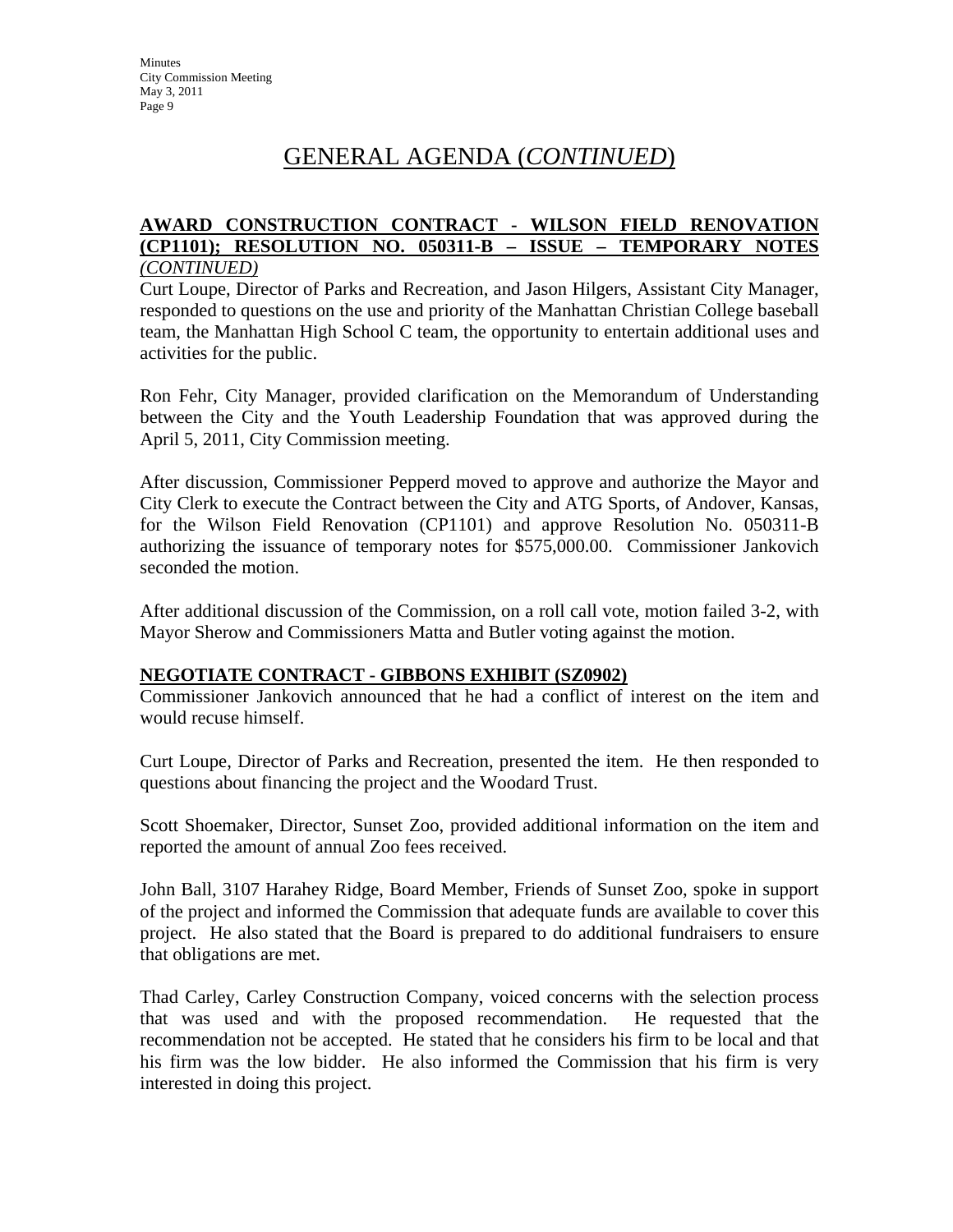#### **NEGOTIATE CONTRACT - GIBBONS EXHIBIT (SZ0902)** *(CONTINUED)*

Lee Hecke, Construction Manager, Carley Construction Company, informed the Commission that there were many questions associated with the project and asked to get the bid date moved back. He stated their firm was \$1,300.00 lower that the competing bidder, worked with the same specifications as the other bidder, and considered their company a local bidder being in the city of Wamego.

Thad Carley, Carley Construction Company, reiterated that the bid documents did not state a preference for a local contractor or a preference given to contractors having prior experience with Parks and Recreation Department. He informed the Commission that it takes time to put together a competitive bid and that the company can do a wonderful job for the City of Manhattan. He then responded to questions from the Commission regarding the Architect's Estimate and value engineering.

Ron Fehr, City Manager, provided additional information and clarification on the item. He then responded to questions from the Commission and stated that the contract would come back to the Commission for approval.

Thad Carley, Carley Construction Company, provided additional information on the item and informed the Commission that his company wants to work on this project.

Nick Arena, Management Assistant, responded to questions from the Commission regarding the process and discussions with the two contractors.

Curt Loupe, Director of Parks and Recreation, provided additional information on the item and stated that the goal is to lower the cost for this project with value engineering.

After discussion, Mayor Sherow moved to reject both bids for the Gibbons Exhibit (SZ0902), and direct the City staff to enter into negotiations with R.M. Baril, of Manhattan, Kansas. Commissioner Pepperd seconded the motion. On a roll call vote, motion failed 3-1, with Commissioners Pepperd, Matta, and Butler voting against the motion and Commissioner Jankovich recusing himself from the item.

After discussion, Commissioner Pepperd moved to reject both bids for the Gibbons Exhibit (SZ0902), and direct the City staff to enter into negotiations with Carley Construction, of Wamego, Kansas. Commissioner Butler seconded the motion. On a roll call vote, motion carried 4-0 with Commissioner Jankovich recusing himself from the item.

The Commission took a brief recess.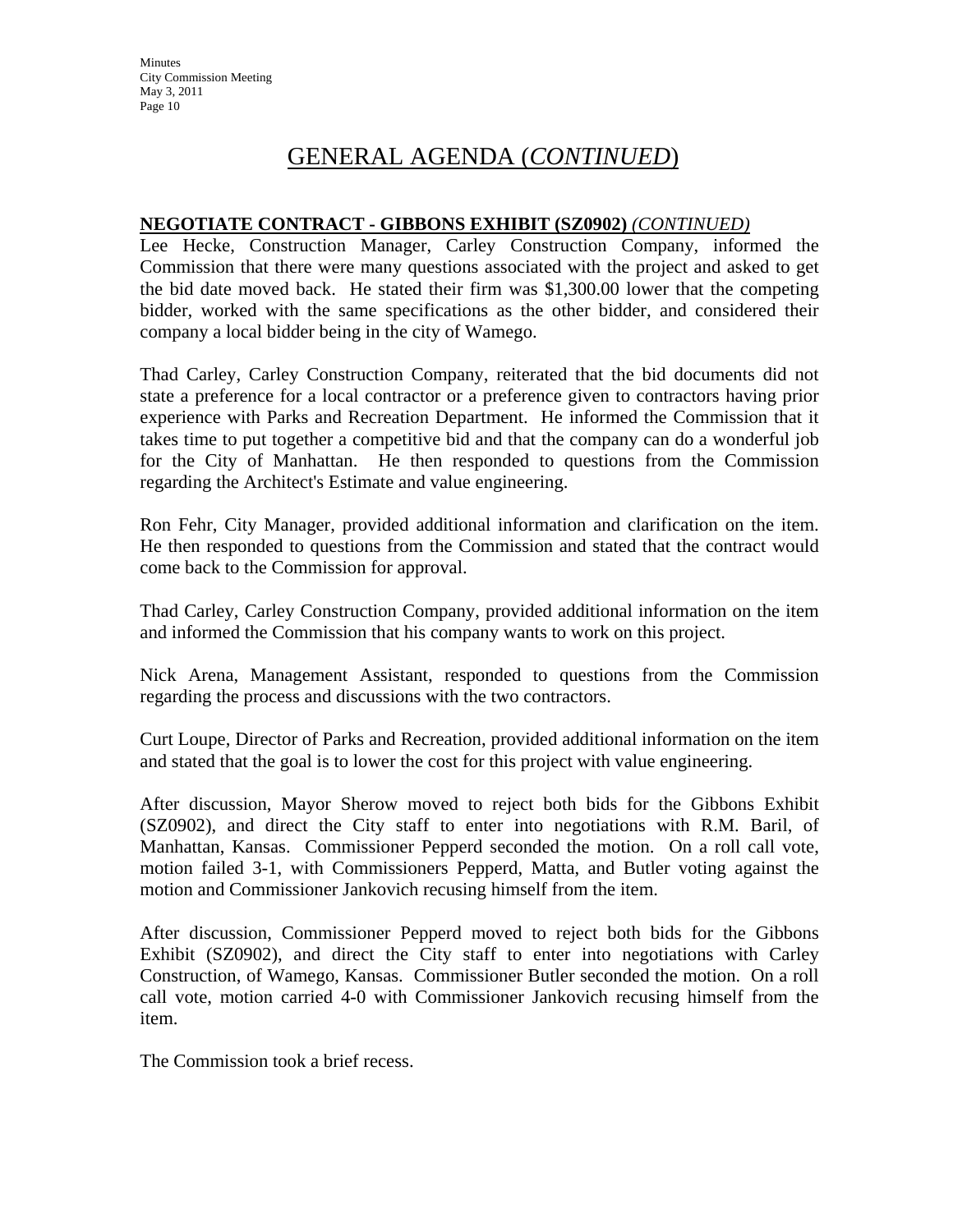#### **FIRST READING - NON-DISCRIMINATION ORDINANCE** *(CONTINUED)*

Mayor Sherow provided an overview of the process for the item and the procedure to accommodate public comment, which would be limited to three minutes per person.

Jason Hilgers, Assistant City Manager, presented background information on the item and provided clarification of the ordinance.

Katharine Jackson, Assistant City Attorney, responded to questions from the Commission and provided clarification of Sections 10-15 and 10-16.

Susan Gerth, 2213 Alta Drive, President, Flint Hills Parents, Families, and Friends of Lesbians and Gays, and member of the Board of Directors for the Kansas Statewide Transgender Project, voiced support to keep the current ordinance to protect the same rights that everyone else has. She provided additional information and concerns about the transgender members of the community and concerns for her daughter.

Carl Doud, 720 Dehoff Drive, informed the Commission that he was in favor of repealing the ordinance. He stated that he was opposed in having a board with judicial powers to issue fines, financial obligations associated with the ordinance, and that he did not see a discrimination problem in the community.

Phil Anderson, 1718 Fairchild Avenue, read a portion of the ordinance and asked the Commission to allow the ordinance to be successful and give it time for implementation. He stated that it is imperative that the City of Manhattan maintain the non-discrimination ordinance and provide equal treatment to everyone. He said Manhattan wants to be a welcoming community and if the ordinance is repealed, Manhattan Commissioners have decided that it may be a welcoming community for some, but not for all.

Bob Reader,  $6560$  North  $52<sup>nd</sup>$  Street, informed the Commission that the petition committee with Awaken Manhattan has garnered sufficient signatures of 1,686 to revoke the discrimination ordinance. He stated that on April 5, 2011, the people of Manhattan voted in a new Commission who had campaigned in opposition of this ordinance, and that it is now appropriate to act based on the already expressed will of the people and to revoke the current ordinance.

Jonathan Mertz, 34107 Highway K-18, President, Flint Hills Human Rights Project, asked those to stand that are or know people that are gay, lesbian, bisexual, or transgender. He stated that there is no evidence to support the claims that the ordinance will affect businesses or bring lawsuits. He informed the Commission that they did their research and presented the Commission with statements from cities and states across the nation that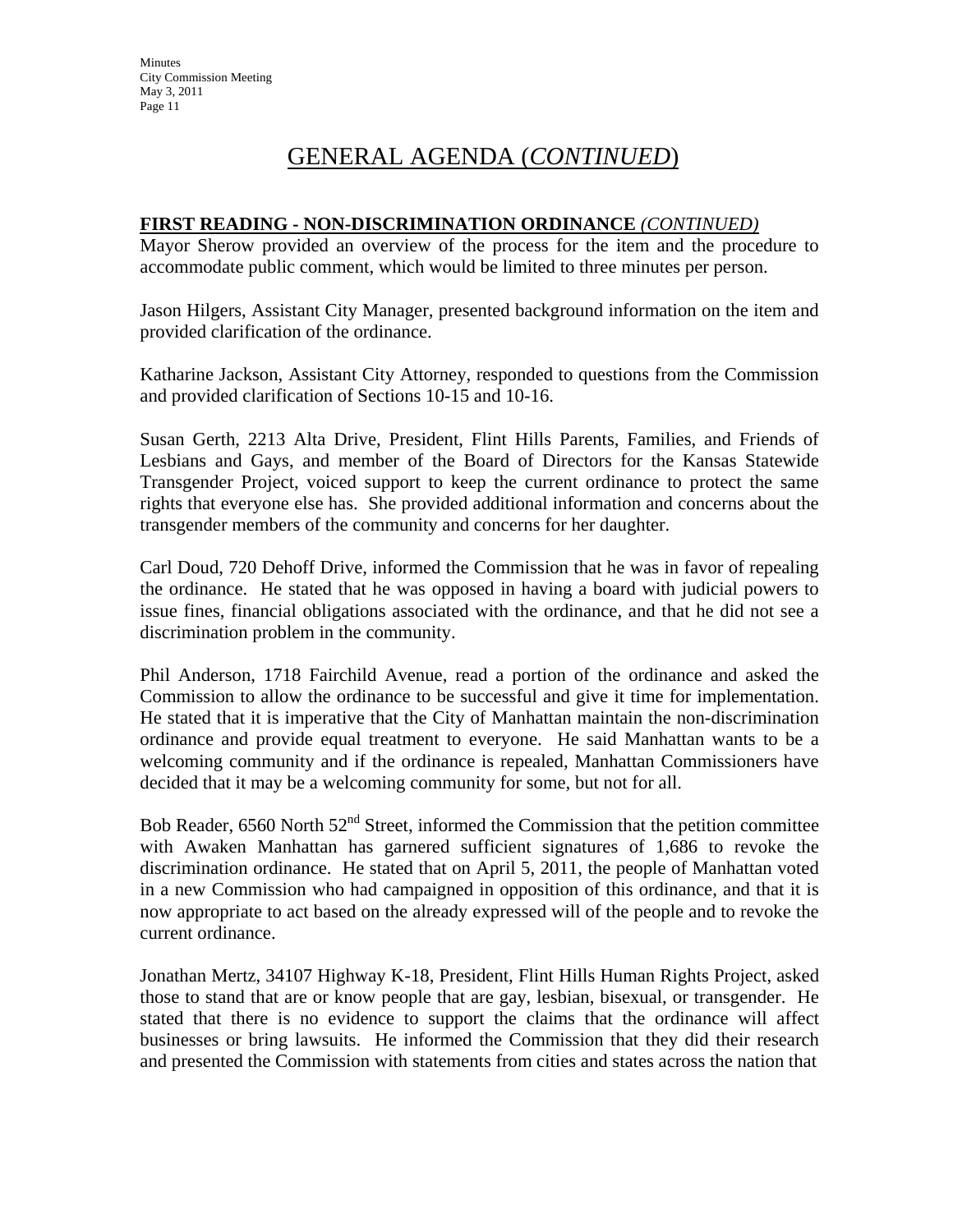#### **FIRST READING - NON-DISCRIMINATION ORDINANCE** *(CONTINUED)*

have said this has not been an issue or burden on businesses in their community. He begged the Commission to provide evidence contrary to what has been presented and to support the current ordinance.

Stan Hoerman, 2021 Bluehills Road, stated that there are consequences to elections and this is a referendum on this ordinance.

Elain Denel Korroch, 1708 Winne Drive, informed the Commission that she was not able to attend prior Commission meetings on this item due to an illness. She asked to consider the importance of being able to go to a restaurant with her partner and enjoy a meal without being worried about being kicked out. She stated that it is not okay to be considered as second-class citizens.

Darryl Martin, Pastor, Manhattan Christian Fellowship Church, 2229 Stone Post Road, informed the Commission that his members are not a hate group and their message is love. He stated that he believes relationships should be between a man and a woman, and that this is Gods design.

David McFarland, 2030 Hunting Avenue, asked the Commission to consider growth and stated that a few years ago, Manhattan was named as one of the best places to retire, but now the implied message is that the community does not want you to think about being here unless you are heterosexual. He asked that Manhattan not consider going backward with the repeal of this anti-discrimination ordinance. He then provided additional information on the item and asked that the anti-discrimination ordinance stand as it has already been approved.

Tracy Schmidt, 700 Brierwood Drive, asked legal questions regarding the Board and if they would be granted the same powers as civil court.

Katie Jackson, Assistant City Attorney, and Jason Hilgers, Assistant City Manager, responded to questions regarding fines, remedies, process, and powers and duties of the administrative agency.

Samuel Brinton, Smith Scholarship House, 331 North 17<sup>th</sup> Street, informed the Commission that he was representing students at Kansas State University and stated the need to keep the current ordinance. He provided personal stories of students on the verge of committing suicide. He stated that the ordinance is not perfect, nothing ever is, but asked that citizens of Manhattan be treated with respect, be protected on or off campus, and asked the Commission to hold the ordinance in-place.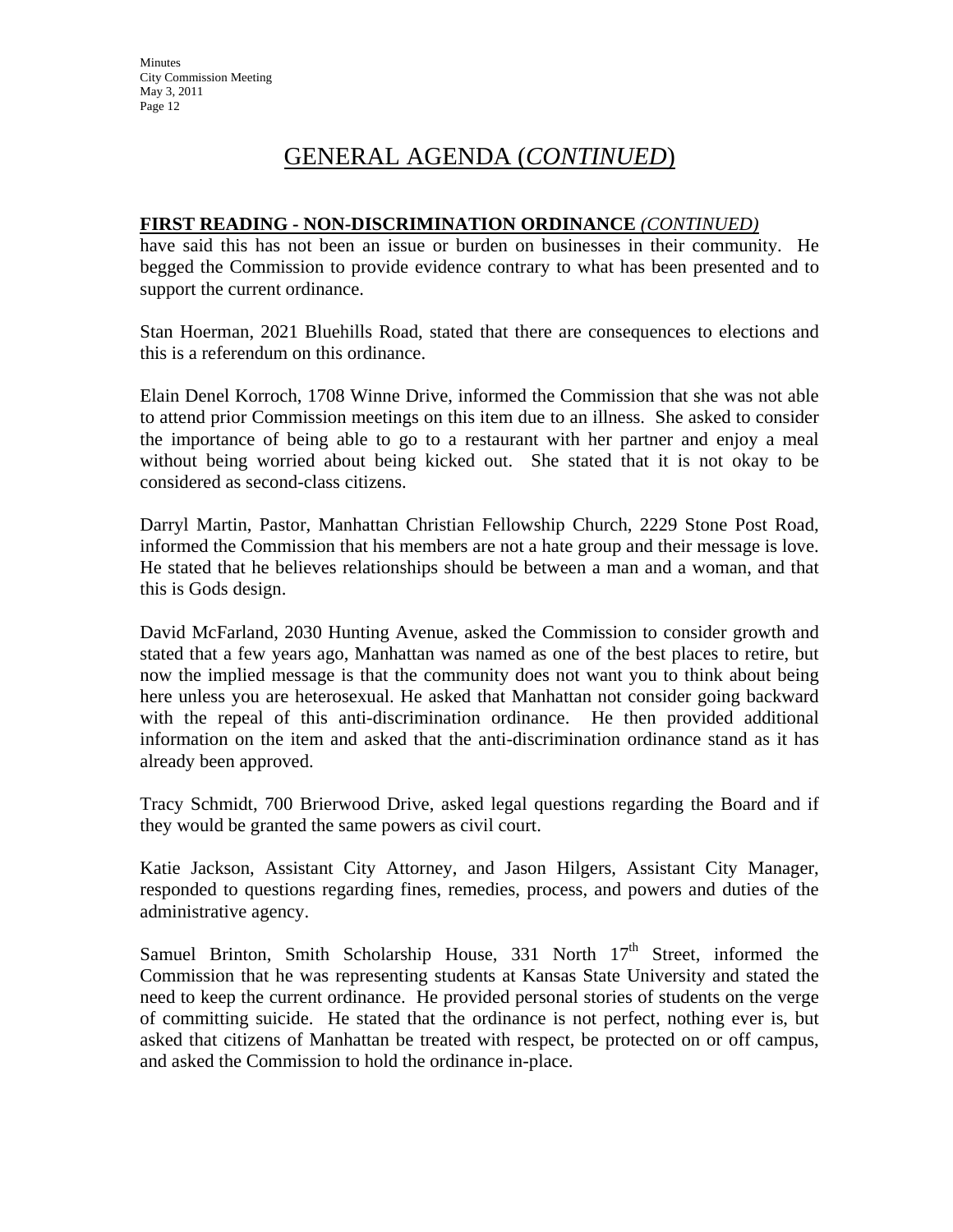#### **FIRST READING - NON-DISCRIMINATION ORDINANCE** *(CONTINUED)*

Betty Banner, 618 Osage Street, encouraged the Commission to withhold the current ordinance. She voiced support of the current ordinance and provided examples of past discrimination practices. She informed the Commission that it is understandable that there may not be complaints because there was nobody to complain to. She asked the Commission to support the ordinance and ensure equal treatment for everyone.

Larry Limbocker, 2108 Snowbird Drive, asked the Commission to repeal the ordinance and stated that it was not necessary, is overreaching and heavy handed with penalties, and stated that the current State law is fine. He said that respect goes both ways and the election was about differences of opinion and those opinions should be respected.

Maria Snyder, 1413 Pierre Street, with friend Mercedes Palmer, voiced concern with the proposal to repeal the ordinance and stated that she was a concerned parent of two children in the school district as well as a gay woman and student at Kansas State University. She provided examples of bullying, discrimination, and alienation that her friend Mercedes has experienced, causing self-hatred and suicidal thoughts.

Kevin Ingram, 9061 Tonya Terrace, President, Manhattan Christian College, informed the Commission that he still believes that the ordinance as written is problematic on many levels for religious organizations in town. He stated that religious rights are protected by the Constitution of the United States under God and encouraged the Commission to repeal the ordinance.

Jason, Topeka, Kansas, stated that City of Topeka employees are protected against discrimination, as are the employees of Shawnee County. He asked the Commission to consider that this ordinance is good for business as 80 percent of the top 500 companies have these same type of policies and that it would be bad for business if the ordinance is repealed.

Nate Spriggs, Student Body President, Kansas State University, 1100 Fremont Street, informed the Commission that the Kansas State Student Governing Association passed a resolution to reinstate the previous support of the ordinance. He strongly encouraged the Commission to support continuance of the existing ordinance.

Frank Siegle, 1013 Houston Street, thanked Commissioner Matta and Butler for responding to his emails. He informed the Commission that the history of this country has taken a long time to be inclusive of all people. He stated the ordinance is necessary because people do things to other people that are not right or part of the American dream.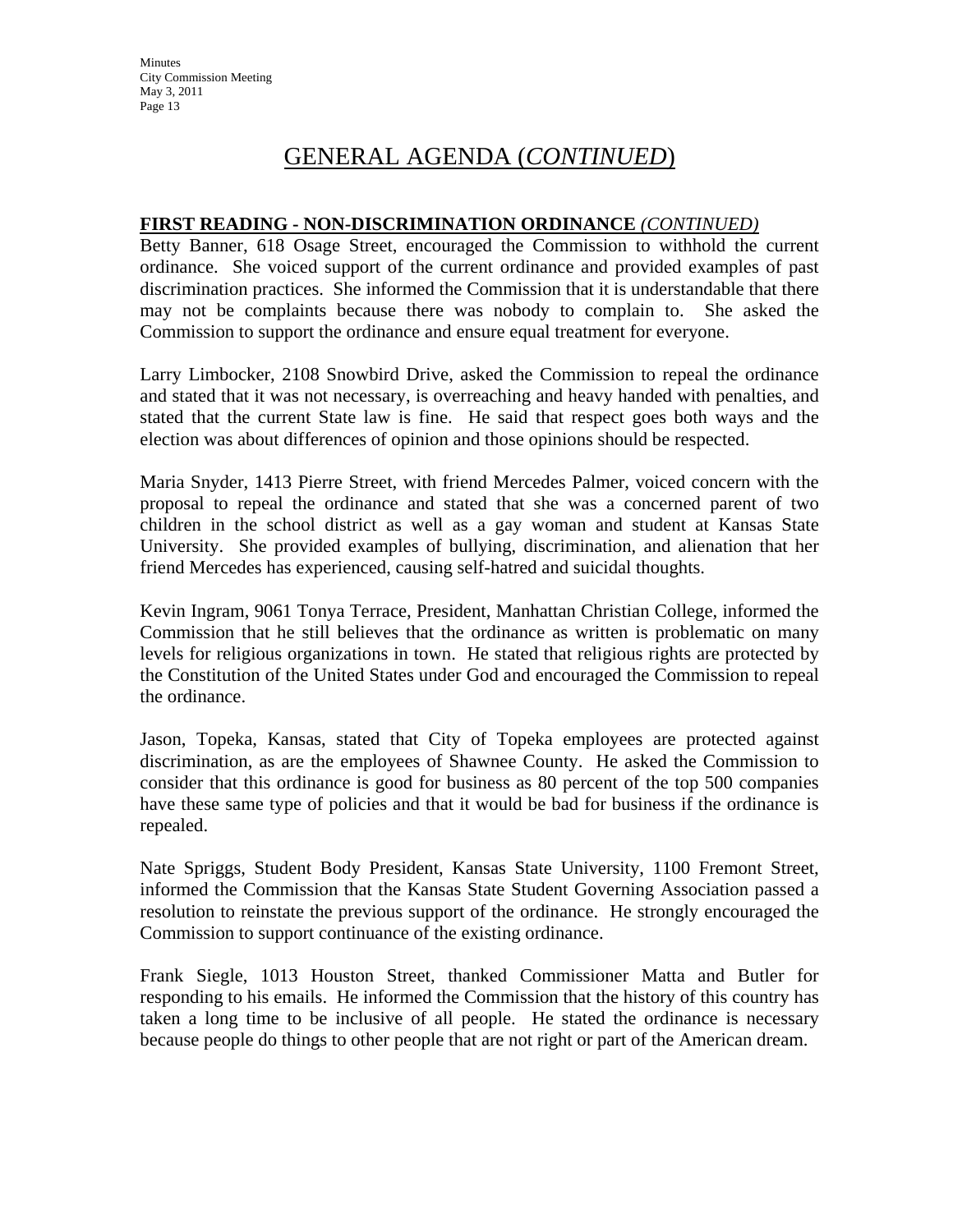#### **FIRST READING - NON-DISCRIMINATION ORDINANCE** *(CONTINUED)*

Lee Hildebrecht, 800 Fremont Street, referred to a letter that appeared in *The Manhattan Mercury* by Debbie Nuss and stated that he provided a response letter to the director of the Senior Center. He then voiced additional concerns.

Richard Hill, 3513 Stagecoach Circle, representing the landlords of Manhattan, stated that he was opposed to discrimination. He said that every citizen has rights and so do business owners and landlords. He stated that the ordinance infringes on his ability to conduct business and we are against the fact that our rights are being taken away.

Marolyn Caldwell, 325 Fordham Road, stated that the damage has already been done and she will be moving. She stated that her son is so angry, that he would not come to the meeting. If this is what the community wants, then they will not be staying in Manhattan.

Will Neely, 404 South 18<sup>th</sup> Street, informed the Commission on the trend of public opinion for acceptance and capitalism. He stated that this ordinance defends a capitalism society that makes this nation great.

Lora Boyer, 211 North  $15<sup>th</sup>$  Street, asked the Commission to keep the ordinance and not repeal the ordinance. She stated that everyone should be provided the same expectations and treatment she has received. She stated this ordinance provides protections to gay, lesbian, bisexual, transgender, and also protects her rights.

Joshua McGinn, 724 Poyntz Avenue, stated that the most recent election did not have a referendum on the ballot and stated that it would be inappropriate to vote on human rights. He voiced his support to maintain the ordinance. He stated that it is not a special right to have access to justice and that no one is entitled to discriminate.

Tara Clark, 2451 Big Horn Lane, provided her experience in moving to Kansas from New Jersey. She stated that if the ordinance is repealed, it will confirm to many others that Kansas is a backwards state. She said we all deserve the same rights as others and asked the Commission to keep the ordinance and protect everyone.

Chris McCurry, 712 Ridgewood Drive, informed the Commission that he retired from the military and moved to Manhattan because it was a great place to raise a family with traditional family values and beliefs. He stated that this legislation is not needed and asked that the ordinance be repealed.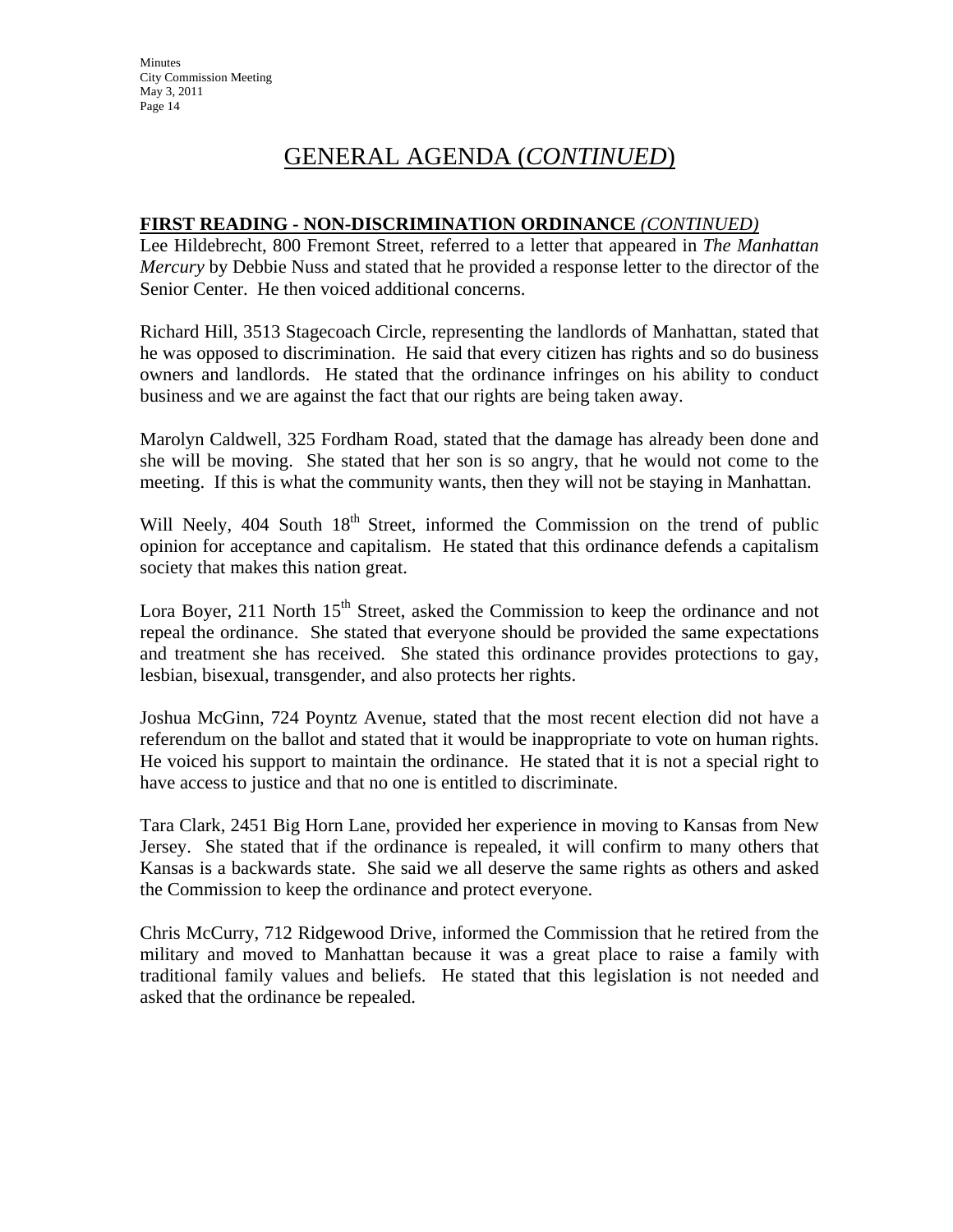#### **FIRST READING - NON-DISCRIMINATION ORDINANCE** *(CONTINUED)*

Stephanie Mott, 119 Southeast 14<sup>th</sup> Street, Topeka, Kansas, Executive Director, Kansas Statewide Transgender Education Project, Vice Chair Kansas Equality Coalition, and Vice Moderator on Board of Directors for the Metropolitan Community Church of Topeka, Kansas, provided background information on her life being transgender. She asked for the Commission to support transgender people and to become educated.

Jayme Morris-Hardeman, 1822 Laramie Street, talked about the poor voter turnout in the last election and stated that this election was not decided based on this issue. She voiced disagreement that the newly elected officials had a mandate to repeal the ordinance and that they did not receive a majority of the votes. She asked the Commission to support the ordinance, support the City of Manhattan's mission statement, and to make the right decision to protect everyone in our community to fulfill that mission.

Lukus Ebert, 1100 Pomeroy Street, President-Elect, Lesbian, Gay, Bisexual, Transgender, and Questioning (LGBTQ), Kansas State University, informed the Commission that everyone has a right to safe housing, employment, and public accommodations. He asked the Commission to not take his rights away and to support the ordinance.

Laura Bonella, 331 North  $14<sup>th</sup>$  Street, informed the Commission that as a nursing mother, she was asked to leave a restaurant and was able to say no. She stated that if you feel that you are not being discriminatory, then you have no reason to repeal this ordinance because it will never affect you.

Daniel Ireton, 1504 Colorado Street, Kansas State University Librarian, asked to consider discriminatory practices in our history and urged the Commission to fall on the more heroic side of history and support the LGBT community.

Tom Witt, State Chair, Kansas Equality Coalition, expressed concerns and accusations with discrimination. He stated that we need to establish and hold onto legal protections to prevent hurtful discrimination and abuse of children.

Stephen Henderson, Pastor, Harvest Baptist Church, 3217 Ella Lane, thanked the Commission for their service and informed them that their church members prays for each of them as city leaders. He stated that he comes from a standpoint that he cannot dismiss the fact that he is a pastor and believes in the Bible. He encouraged the Commission to repeal the ordinance.

Brandon Katt, 807 Haymaker Hall, Kansas State University student, provided clarification that discrimination exists and does happen in Manhattan, Kansas.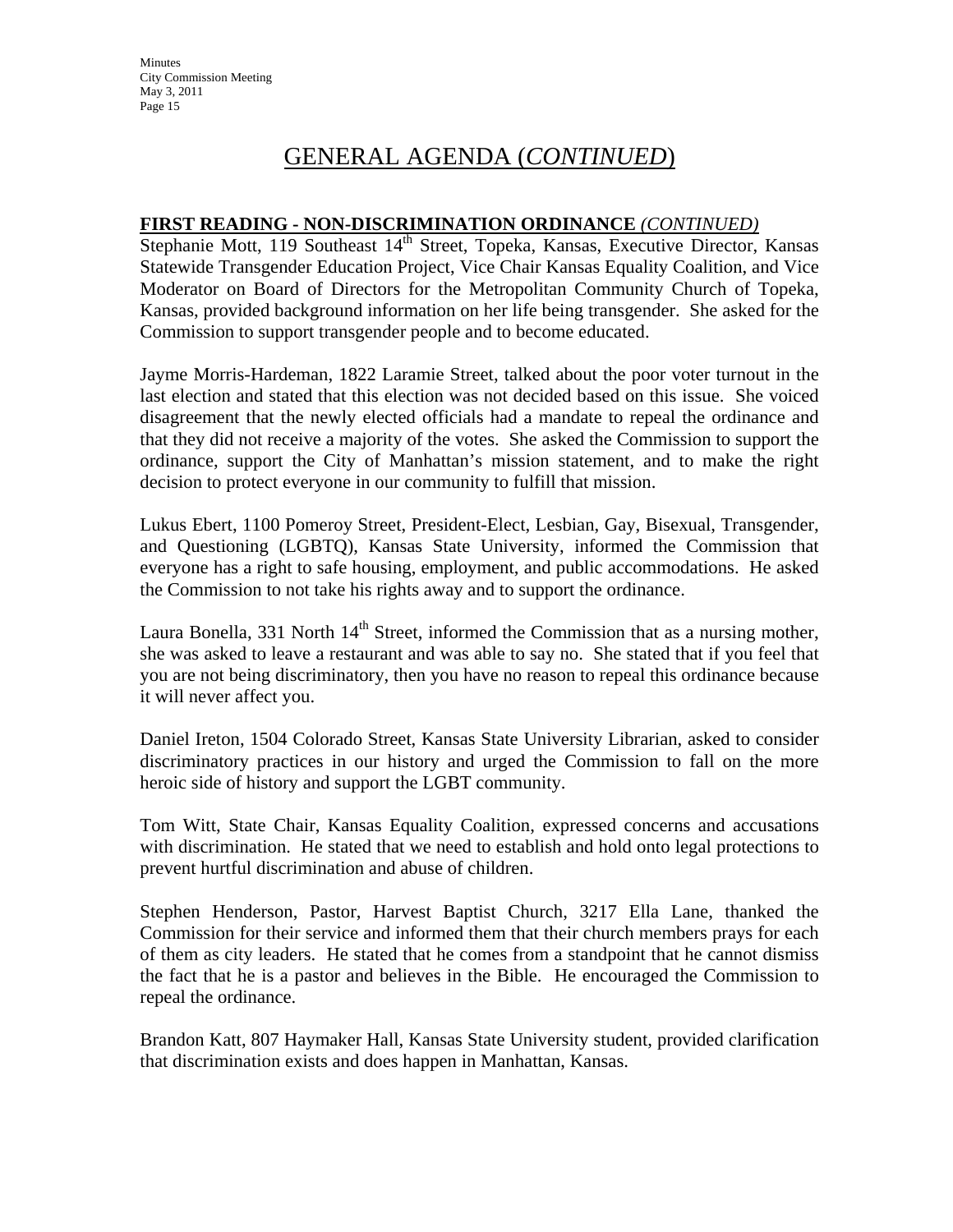#### **FIRST READING - NON-DISCRIMINATION ORDINANCE** *(CONTINUED)*

Mike Herman, 446 Edgerton Avenue, informed the Commission that there is a need for an anti-discrimination ordinance and asked to oppose repealing the ordinance. He asked what the vision is for Manhattan. If it is to recruit high-tech businesses with cutting-edge research, then Manhattan needs to be inclusive without discrimination.

Nicolas Burns,  $428$  North  $6<sup>th</sup>$  Street, informed the Commission that this ordinance will affect businesses and LGBT are business owners too.

Bruce Snead, 810 Pierre Street, expressed his appreciation to Katie Jackson, Assistant City Attorney, and to City staff in working to produce an ordinance that will serve Manhattan well. He stated that he would hate to see the ordinance repealed and asked that if something is done with the ordinance, to keep some aspects of the ordinance for equal rights and justice. He urged the Commission to not repeal the ordinance.

Christy Espinosa, 2320 Raspberry Drive, reflected on the Pledge of Allegiance conducted at the beginning of the meeting. She stated that the discrimination being exposed is by those that would decide we are not one nation under God, and those seeking discrimination are actually discriminating against our Judean Christian principles that this nation under God was founded on.

Commissioner Matta stated there are many arguments for repeal of this ordinance and questioned the need and appropriateness for City government to use its police powers of force and coercion against its citizens as the only solution to this perceived problem. He stated that mutual respect and understanding do not come about by the use of force. He voiced concerns with the consequences and enforcement issues associated with the discrimination ordinance. He also expressed additional concerns with the discrimination ordinance and the right to the free exercise of religion. He said that he did not believe in a system to keep perpetuating and adding protected classes and that the use of force is just a trade-off between one group and another. He stated that he would vote to repeal the ordinance.

Commissioner Pepperd said that elected officials must support the views of the community and the LGBT community has done an outstanding job in providing guidance, direction, and education to the City, City Commission, and Kansas State University. However, they have not provided the same education and guidance to the business people in this community. He stated that USD 383 and the Manhattan Area Chamber of Commerce have voiced concerns with being able to handle this ordinance. He stated his standards of practice as a professional real estate agent. He stated that the community as a whole does not support this ordinance and that he would vote to repeal the ordinance.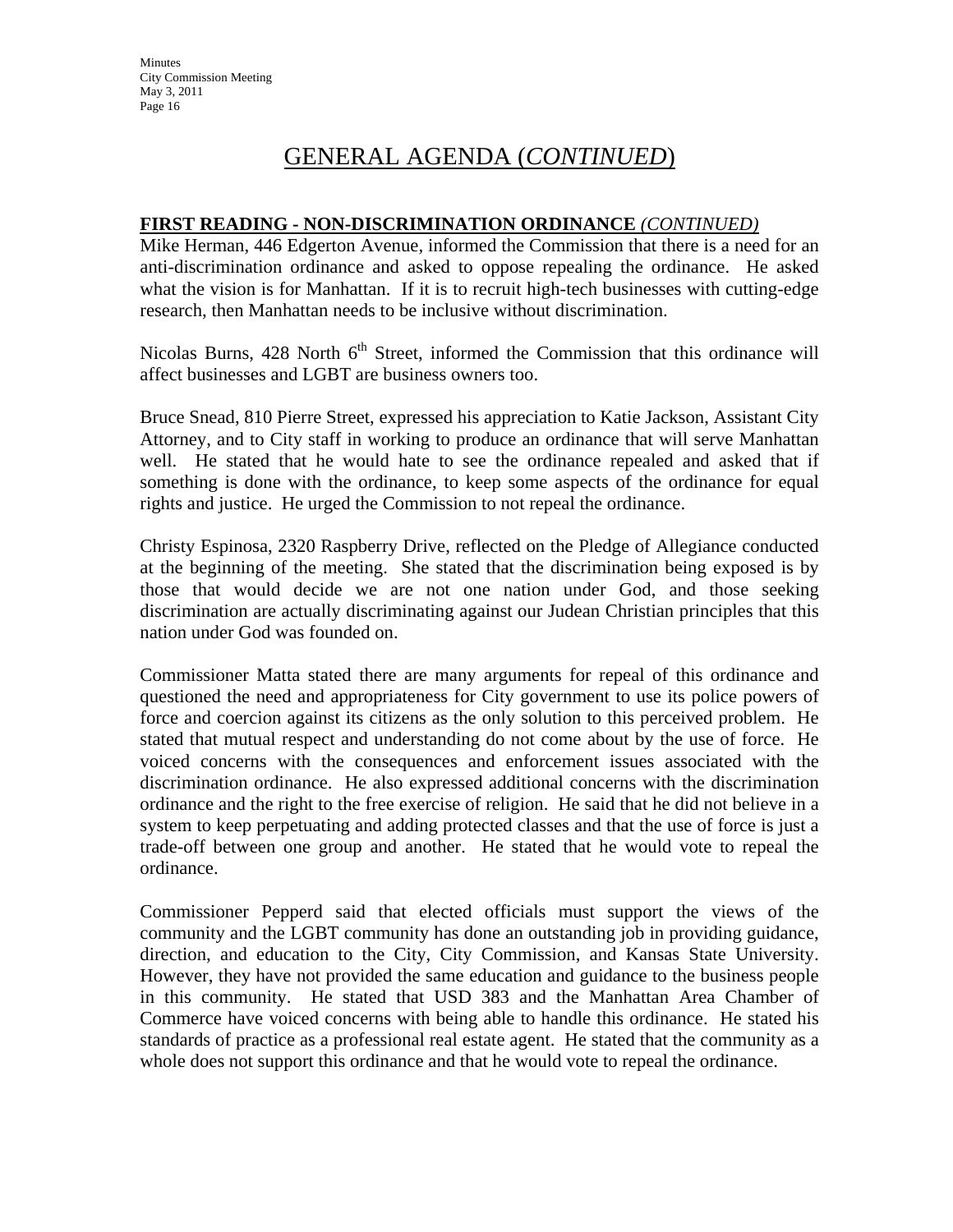#### **FIRST READING - NON-DISCRIMINATION ORDINANCE** *(CONTINUED)*

Commissioner Butler stated that he does not oppose the ordinance on religious grounds, but that he disagreed with giving an appointed board enforcement power. He voiced concern with mixing of legislative and judicial powers and the potential damage to reputations and opportunities for serious abuse. He stated that he would prefer to see city ordinances in line with Kansas law and federal law. He said education would help further the cause and this matter needs to be pursued at the state level; City government has other priorities to deal with.

Commissioner Jankovich stated the civility was greatly appreciated and the passion from both sides was very similar from the experience of walking through neighborhoods during the election. He voiced concerns with the belief there may be an implied discrimination and with the enforcement aspect of a quasi-judicial board. However, he said that he has witnessed first-hand discrimination and it is wrong. He stated that he would support keeping the ordinance with the goal of compromise to make this work for our city to meet the expectations and representation of our population.

Commissioner Sherow stated that he would vote to keep the ordinance. He said that religion has been invoked throughout the discussion of this ordinance, but stated that this ordinance is not about religious beliefs, but practice. He stated that you are all welcome to practice and to hold your religious beliefs, but you do not have the right to force them on anybody else. He responded to concerns about the use of quasi-judicial powers, voiced his concerns if this ordinance is repealed, and reiterated his oath of office as a public servant and the City of Manhattan's mission statement. He said that this ordinance has both economic and civil rights overtones. He stated that being an open and welcoming community demonstrates our desire to be a community that individuals and companies want to move to, citing examples of companies and employees considering relocating to Manhattan. He reiterated that he is proud to have supported this ordinance and would be saddened if this ordinance is repealed tonight.

After discussion, Commissioner Butler moved to approve first reading of an ordinance repealing Ordinance No. 6880 and reinstating the prior provisions of Chapter 10 relating to civil rights. Commissioner Matta seconded the motion.

After additional discussion of the Commission, on a roll call vote, motion carried 3-2, with Mayor Sherow and Commissioner Jankovich voting against the motion.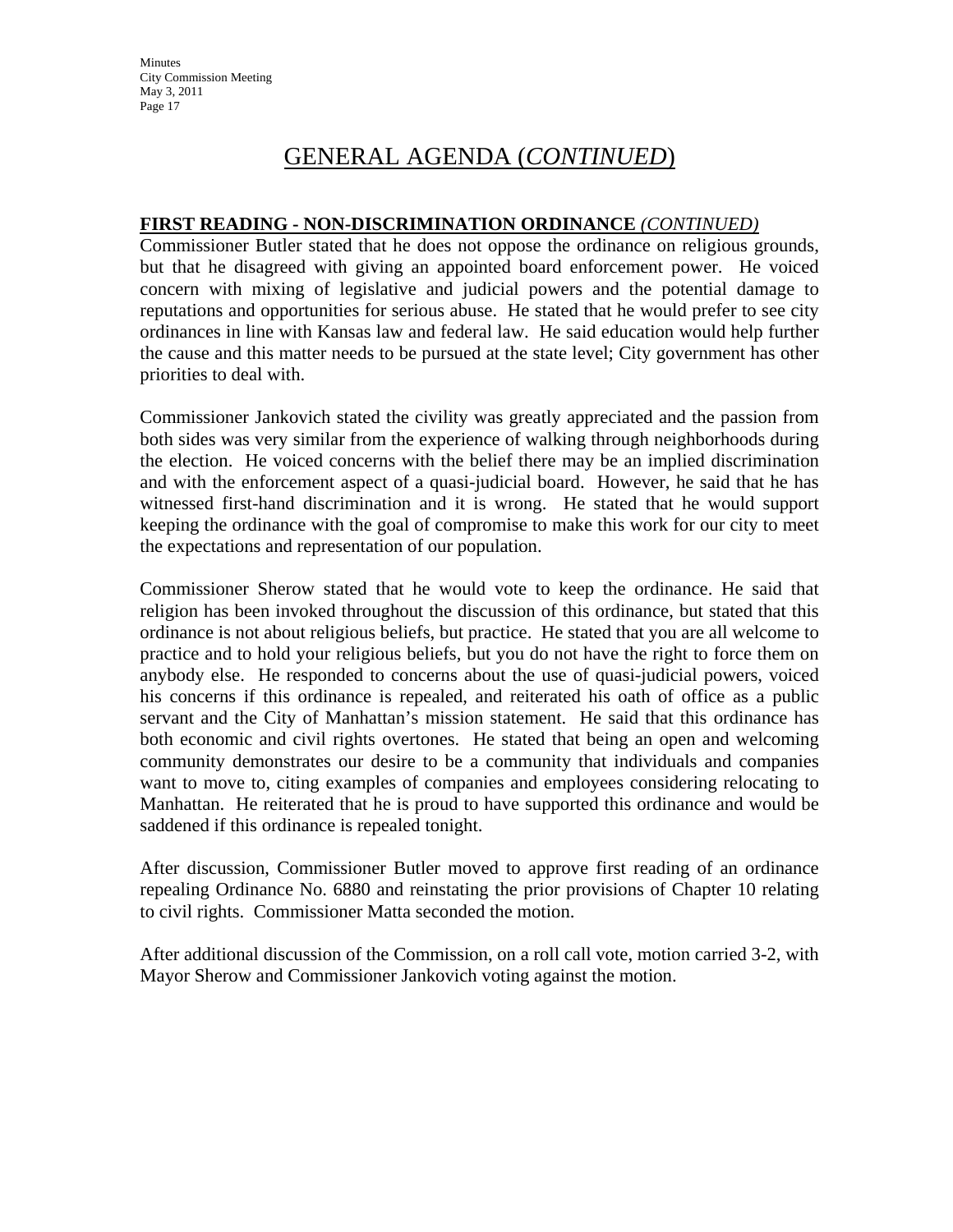Minutes<br>City Commission Meeting<br>May 3, 2011<br>Page 18

ADJOURNMENT<br>At 11:55 p.m., the Commission adjourned.

S/Fees, MMC, City Clerk Gary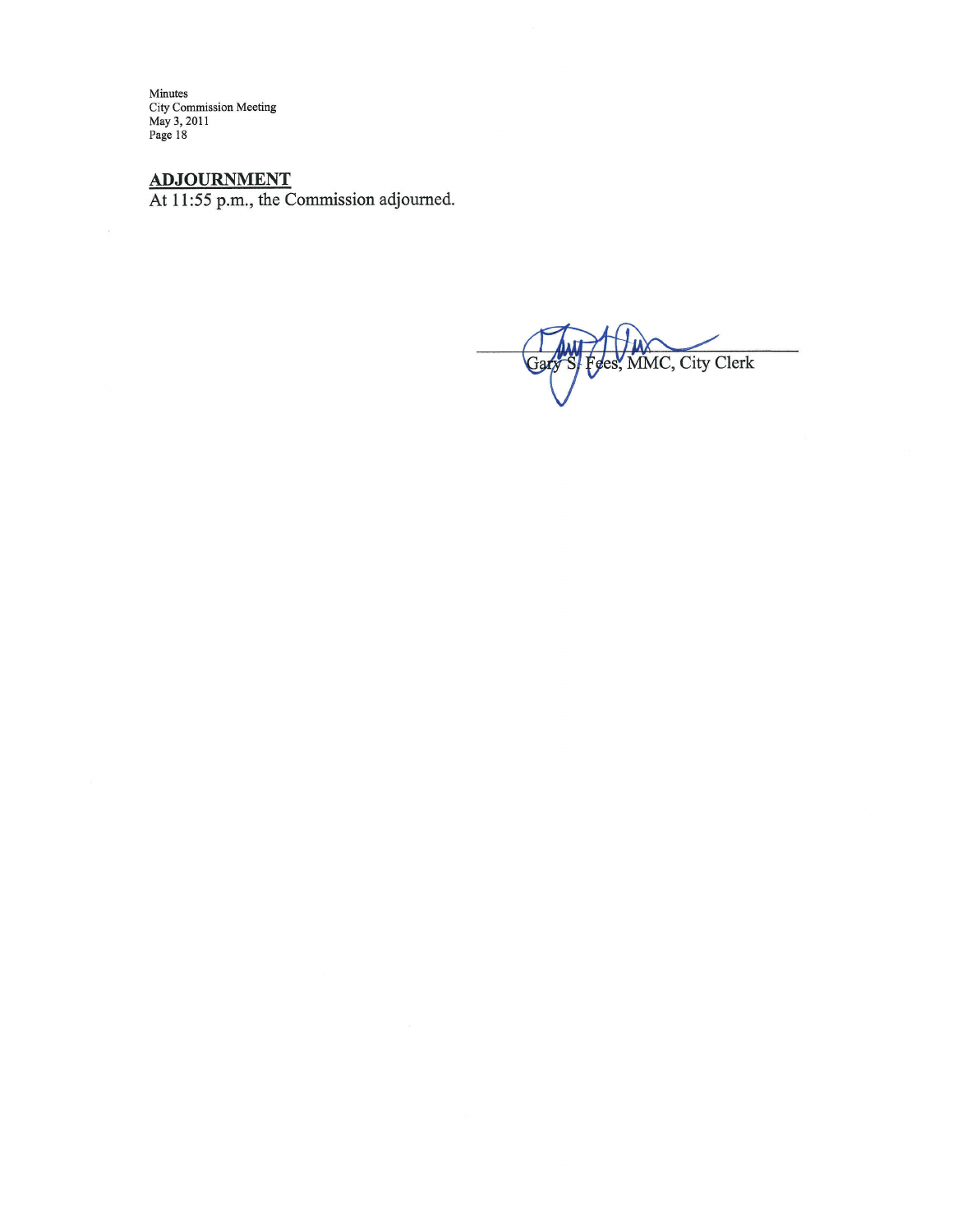#### **STAFF REPORT**

#### **ON AN APPLICATION TO REZONE PROPERTY**

**FROM:** I-2, Industrial Park District.

**TO:** C-5, Highway Service Commercial District.

**APPLICANT:** Tom Abbott.

**ADDRESS:** 425 McCall Road, Manhattan, KS 66502.

**OWNER:** McCall Inc. – Tom Abbott.

**ADDRESS:** 425 McCall Road, Manhattan, KS 66502.

**LEGAL DESCRIPTION:** The legal description of the proposed rezoning site is Lot 2, Carlson Addition, to the City of Manhattan.

**LOCATION:** Lot 2, the proposed rezoning site, is generally located at 480 McCall Road, which is on the south side of McCall Road approximately 335 feet west of the intersection of Carlson Street and McCall Road.

**AREA:** The area of Lot 2 is 4.4 acres or 191,644 square feet.

#### **DATE OF PUBLIC NOTICE PUBLICATION:** Monday, March 14, 2011.

#### **DATE OF PUBLIC HEARING: PLANNING BOARD:** Monday, April 4, 2011. **CITY COMMISSION:** Tuesday, April, 19, 2011.

**EXISTING USE:** The existing uses on Lot 2 are Willie's Car Wash, which is in the northern part of Lot 2, and four self storage unit buildings in the southern part of Lot 2. The balance of Lot 2 is asphalt driving aisles with a landscape area in the northern part of Lot  $2$ .

**PHYSICAL AND ENVIRONMENTAL CHARACTERISTICS:** The physical and environmental conditions of Lot 2 are that it is a generally flat site, which is located in the 100 Year Flood Plain, Zone AH. New construction and substantial improvements of commercial or industrial uses are required to elevate the lowest enclosed floor to one foot above the Base Flood Elevation (BFE) or flood proof the lowest enclosed floor to one foot above the BFE, which is 1008 feet. The site drains to the north.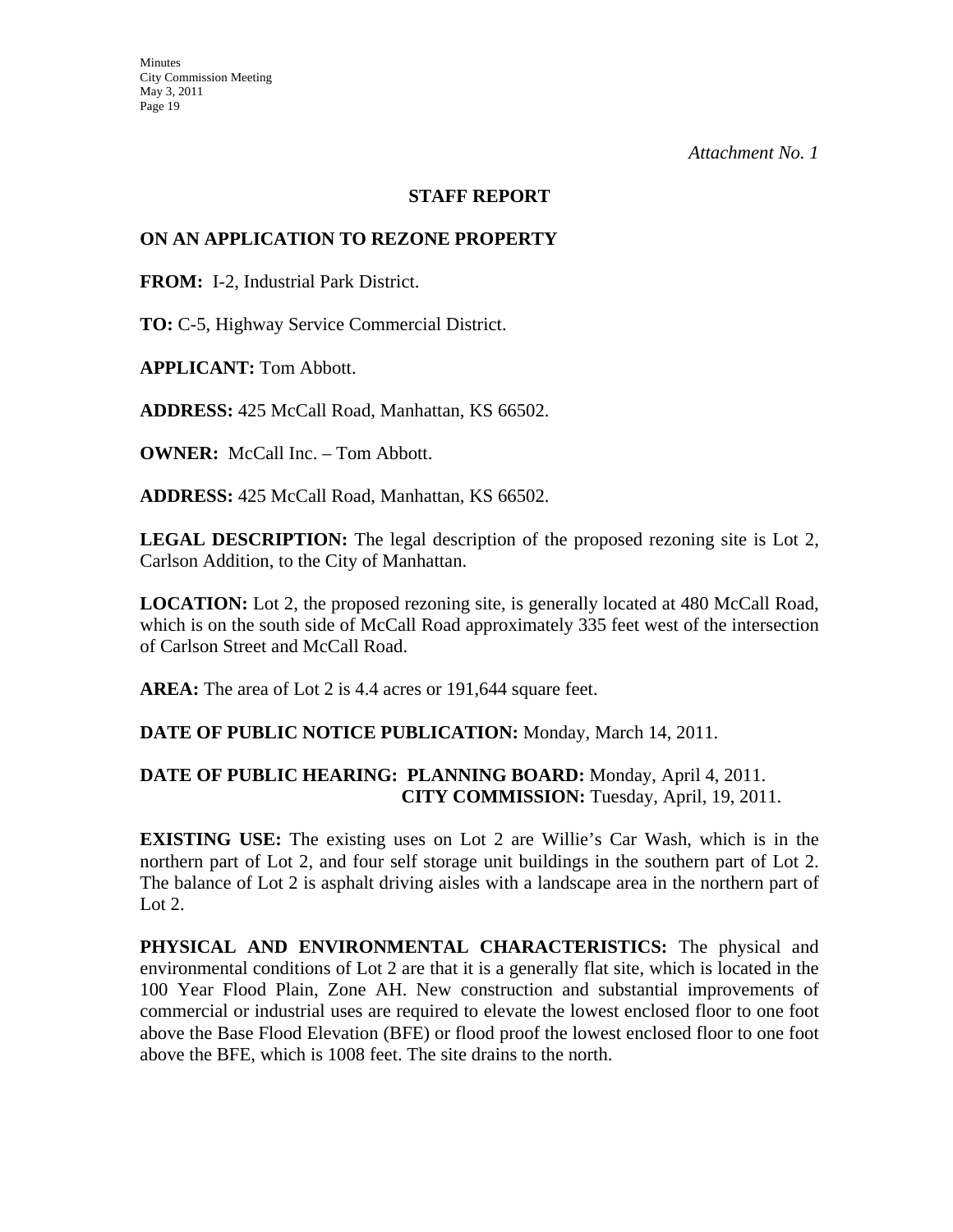Access to Lot 2 is from two curb cuts off McCall Road.

### **SURROUNDING LAND USE AND ZONING:**

- **(1) NORTH:** McCall Road, self-storage units, commercial and future undeveloped commercial; I-2 District and Commercial Planned Unit Development District.
- **(2) SOUTH:** Manufacturing; I-2 District.
- **(3) EAST:** Research and manufacturing; I-2 District.
- **(4) WEST:** Manufacturing, health and fitness club, commercial retail and commercial services; I-2 District and C-5 District.

**GENERAL NEIGHBORHOOD CHARACTER:** The general character of the neighborhood is a nearly fully developed mixed use corridor along McCall Road, an arterial street. Land uses along McCall Road consist of highway service commercial and industrial activities. Commercial uses are at the eastern end of the street on both sides of the street, and at the western end on the south side of the street. Industrial uses are generally midway between Hayes Drive and US Highway 24, with industrial uses also on the north side of the street at its eastern end.

**SUITABILITY OF SITE FOR USES UNDER CURRENT ZONING:** Lot 2 is suitable for the uses allowed in the I-2 District, which is developed as a car wash and self storage units for the general public. The car wash is subject to an approved Conditional Use Permit, and the self storage units are a Permitted Use in the I-2 District.

**COMPATIBILITY OF PROPOSED DISTRICT WITH NEARBY PROPERTIES AND EXTENT TO WHICH IT MAY HAVE DETRIMENTAL AFFECTS:** The proposed rezoning to C-5 District is compatible with the mixed use nature of the nearly fully developed commercial and industrial neighborhood along McCall Road. The proposed rezoning should not result in any detrimental effects related to traffic, light, or noise. McCall Road is under construction and being expanded to a five lane arterial street with two through lanes in both directions and a center turn lane. The applicant's intent is to allow a drive-in coffee kiosk to be developed on Lot 2; however, any of the permitted or conditional uses of the proposed C-5 District would be allowed. The effects of traffic, light, and noise should be similar to the mixed use nature of the commercial and industrial character of the McCall Road corridor.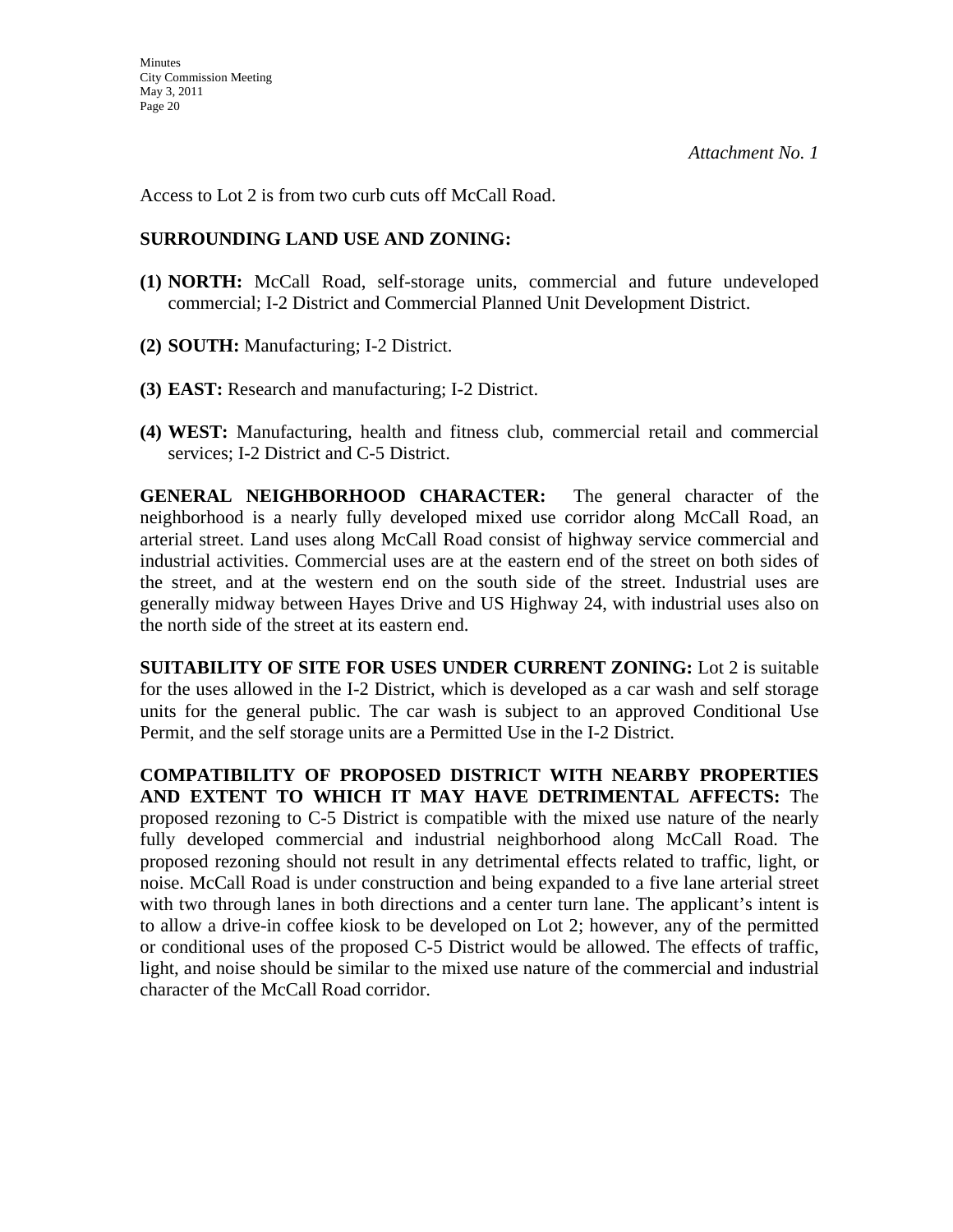**CONFORMANCE WITH COMPREHENSIVE PLAN:** Lot 2 is in the Northeast Planning Area of the Future Land Use Map of the Comprehensive Plan and is shown as Industrial (IND). However, the proposed rezoning would allow a development generally consistent with the policies applicable to all commercial development, as well as policies applicable to Community Commercial (CC). In addition, the Plan suggests that there are a range of general policies applicable to all commercial development.

The IND, COMMERCIAL-ALL CATEGORIES, and CC policies are set out below in *italics* and *bold italics*.

Policies of the IND category include:

#### *Employment: Industrial and Office*

#### *BACKGROUND AND INTENT*

*Employment uses within the Urban Area are intended to provide concentrated areas of high quality employment facilities for uses such as office headquarters, research and development facilities, and educational facilities, as well as locations for light and heavy manufacturing, warehousing and distribution, indoor and screened outdoor storage, and a wide range of other industrial services and operations.* 

#### *INDUSTRIAL (IND)*

#### *I 1: Characteristics*

*The Industrial designation is intended to provide locations for light and heavy manufacturing, warehousing and distribution, indoor and screened outdoor storage, and a wide range of other industrial services and operations. Typically, heavy industrial uses involve more intensive work processes, and may involve manufacturing or basic resource handling and/or extraction. Design controls within an Industrial area are not as extensive as in the Office/Research Park category and a broader range of uses is permitted.* 

#### *I 2: Location*

*Because of their potential environmental impacts, Industrial uses should generally be located away from population centers or must be adequately buffered. Traffic generated by industrial uses should not pass through residential areas. Sites should have access to one or more major arterials or highways capable of handling heavy truck traffic. Railroad access is also beneficial to certain types of heavy industrial uses. Light industrial uses can typically be located in areas that also contain some highway-oriented commercial uses, and might benefit from close proximity and better access to their local customer base.*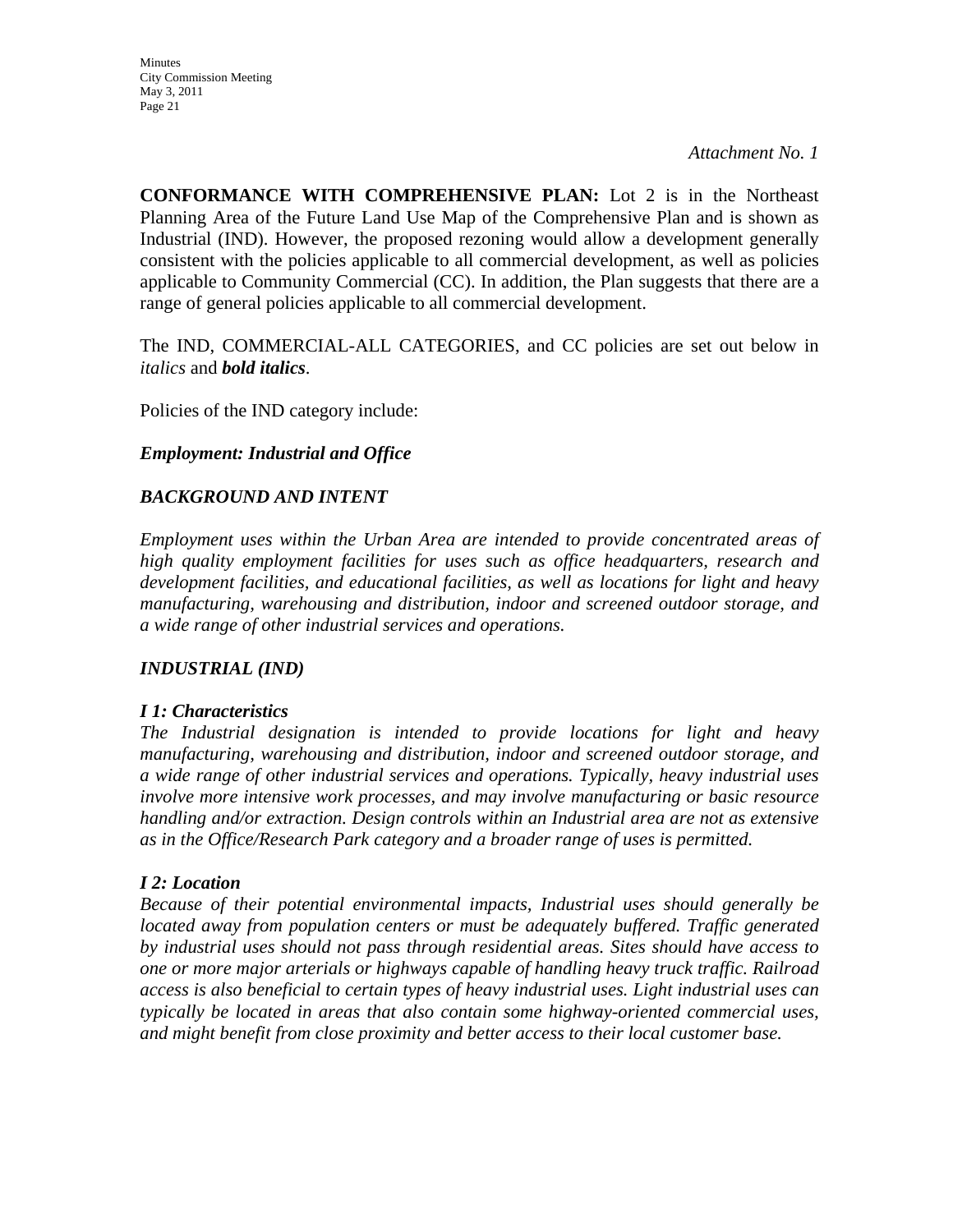#### *I 3: Screening*

*Storage, loading and work operations should be screened from view along all industrial area boundaries (when adjacent to non-industrial uses) and along all public streets.* 

Policies of the COMMERCIAL-ALL CATEGORIES include:

### *Commercial*

### *BACKGROUND AND INTENT*

*The City contains numerous commercial areas that provide the necessary goods and services for residents of the community and region as well as visitors. Commercial developments must be located and designed to balance market opportunities with access and location. In addition, the location and design of commercial areas must be incorporated into surrounding areas, rather than altering the character of surrounding neighborhoods. While the Downtown, or Central Core District, will remain the primary focus of regional commercial activity for the community and region, a variety of other community and neighborhood scale commercial centers will be distributed throughout the community to provide for the day-to-day needs of residents.* 

### *COMMERCIAL- ALL CATEGORIES*

*C 1: Designate Commercial Areas According to Their Role and Function in the Region To provide a variety of commercial services to the community, three commercial designations are provided, depending on the center's scale, purpose, location, and intensity of use. These include the Central Core District, Community Commercial, and Neighborhood Commercial.* 

#### *C 2: Distribution of Commercial Services*

*Commercial centers should be distributed throughout the community to provide ease of access for all residents and minimize the need for cross-town vehicle trips.* 

### *C 3: Locate All Commercial Uses in Activity Centers*

*Commercial services should be concentrated and contained within planned activity centers, or nodes, throughout the community. Development of distinct commercial nodes will help preserve the residential character of many of the major street corridors throughout the community and help prevent the negative impacts caused by multiple access points along a corridor. Commercial activities, when grouped in cohesive centers or nodes, result in more viable areas compared to scattered or isolated single use commercial sites. Activity centers, or nodes, provide a variety of services in a concentrated location to promote "one-stop shopping" and minimize the need for multiple*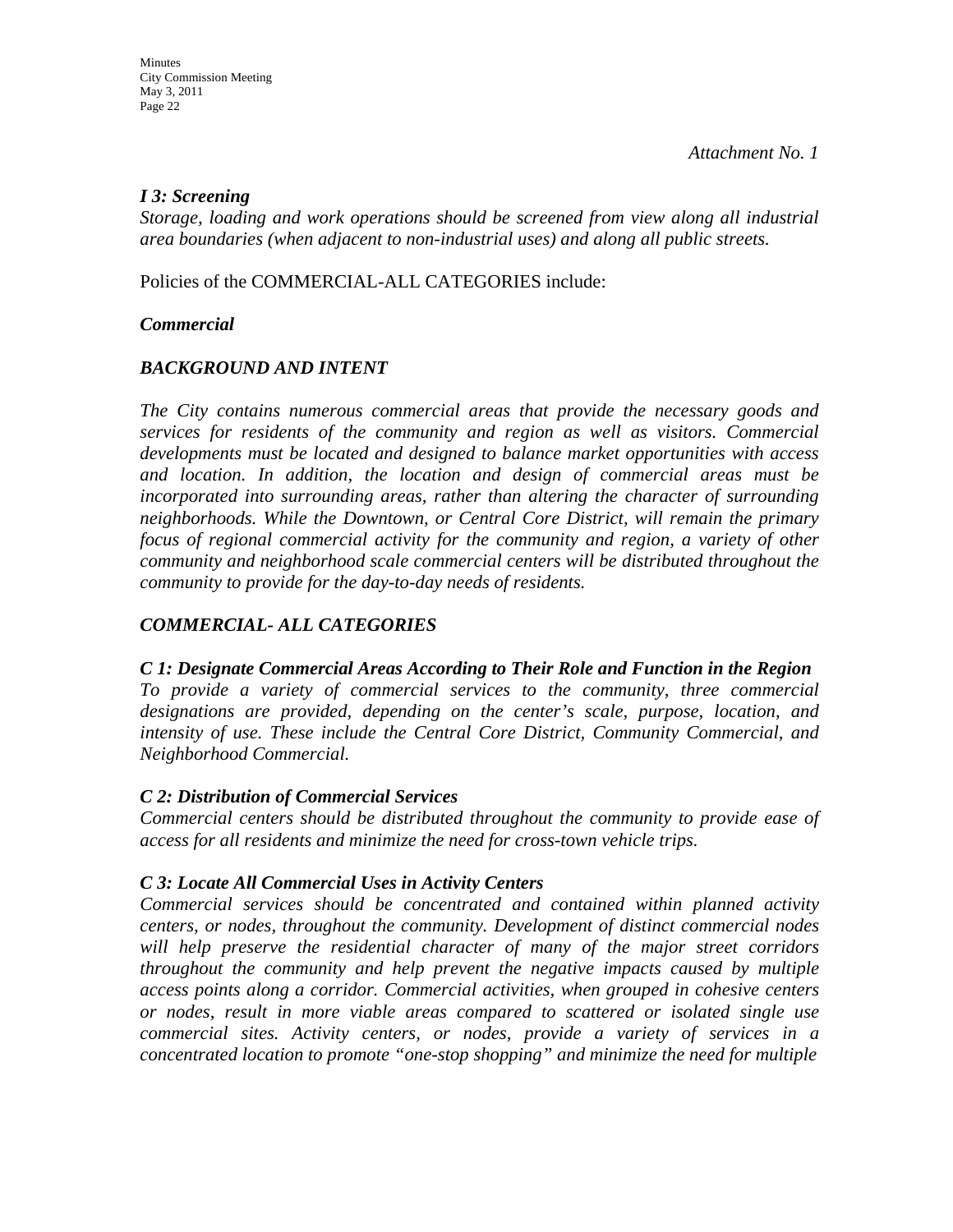**Minutes** City Commission Meeting May 3, 2011 Page 23

*Attachment No. 1* 

*vehicle trips. Each center has a limited number of vehicle access points to minimize impacts on surrounding uses and maintain an efficient traffic flow to and from the site. Uses are typically clustered on larger sites near the intersection of two major streets*  rather than being developed in linear, "strip" configurations along major street *corridors. Linear development patterns, particularly when parcels provide a single use and are developed independently, can require multiple access points and lead to disruption of traffic flow on adjacent streets. Although lot sizes and/or configurations in some areas may warrant the use of a more linear development pattern, it is generally discouraged.* 

#### *C4: Include a Mix of Uses in New and Redeveloped Commercial Areas*

*New development and redevelopment should include a mix of uses of different types and sizes, creating a diversity of activity and avoiding large, single-use buildings and dominating parking areas.* 

#### *C5: Promote a High Quality Urban Environment*

*The physical design of commercial development areas shall promote a high quality urban environment, as expressed by site layout, building materials and design, landscaping, parking area design, and pedestrian-oriented facilities, such as through use of design guidelines.* 

Policies of the CC category include:

### *COMMUNITY COMMERCIAL (CC)*

#### *CC 1: Characteristics*

*Community Commercial Centers provide a mix of retail and commercial services in a concentrated and unified setting that serves the local community and may also provide a limited draw for the surrounding region. These centers are typically anchored by a larger national chain, between 120,000 and 250,000 square feet, which may provide sales of a variety of general merchandise, grocery, apparel, appliances, hardware, lumber, and other household goods. Centers may also be anchored by smaller uses, such as a grocery store, and may include a variety of smaller, complementary uses, such as restaurants, specialty stores (such as books, furniture, computers, audio, office supplies, or clothing stores), professional offices and health services. The concentrated, unified design of a community commercial center allows it to meet a variety of community needs in a "onestop shop" setting, minimizing the need for multiple vehicle trips to various commercial areas around the community. Although some single use highway-oriented commercial activities will continue to occur in some areas, this pattern of development is generally not encouraged.*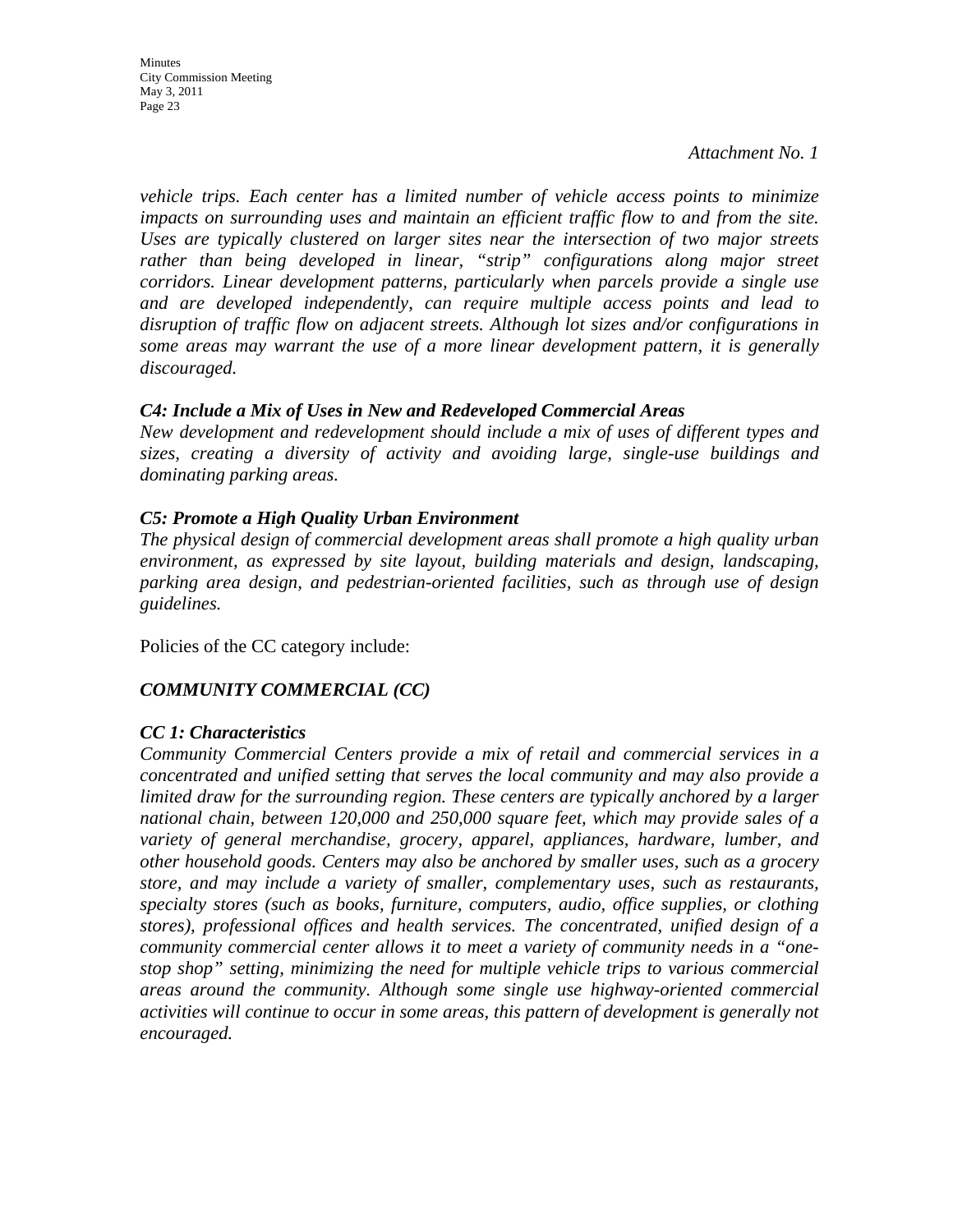### *CC 2: Location*

*Community Commercial Centers should be located at the intersection of one or more major arterial streets. They may be located adjacent to urban residential neighborhoods and may occur along major highway corridors as existing uses become obsolete and are phased out and redeveloped over time. Large footprint retail buildings (often known as "big-box" stores) shall only be permitted in areas of the City where adequate access and services can be provided.* 

### *CC 3: Size*

*Typically require a site of between 10 and 30 acres.* 

### *CC 4: Unified Site Design*

*A unified site layout and design character (buildings, landscaping, signage, pedestrian and vehicular circulation) shall be required and established for the center to guide current and future phases of development. Building and site design should be used to create visual interest and establish a more pedestrian-oriented scale for the center and between out lots.* 

### *CC 5: Architectural Character*

*Community Commercial Centers shall be required to meet a basic level of architectural detailing, compatibility of scale with surrounding areas, pedestrian and bicycle access, and mitigation of negative visual impacts such as large building walls, parking areas, and service and loading areas. While these requirements apply to all community commercial*  development, they are particularly important to consider for larger footprint retail *buildings, or "big-box" stores. A basic level of architectural detailing shall include, but not be limited to, the following:* 

- *Façade and exterior wall plane projections or recesses;*
- *Arcades, display windows, entry areas, awnings, or other features along facades facing public streets;*
- *Building facades with a variety of detail features (materials, colors, and patterns); and*

*• High quality building materials.* 

#### *CC 6: Organization of Uses*

*Community commercial services should be concentrated and contained within planned activity centers, or nodes, throughout the community. Within each activity center or node, complementary uses should be clustered within walking distance of each other to facilitate efficient, "one-stop shopping", and minimize the need to drive between multiple areas of the center. Large footprint retail buildings, or "big-box" stores should be incorporated as*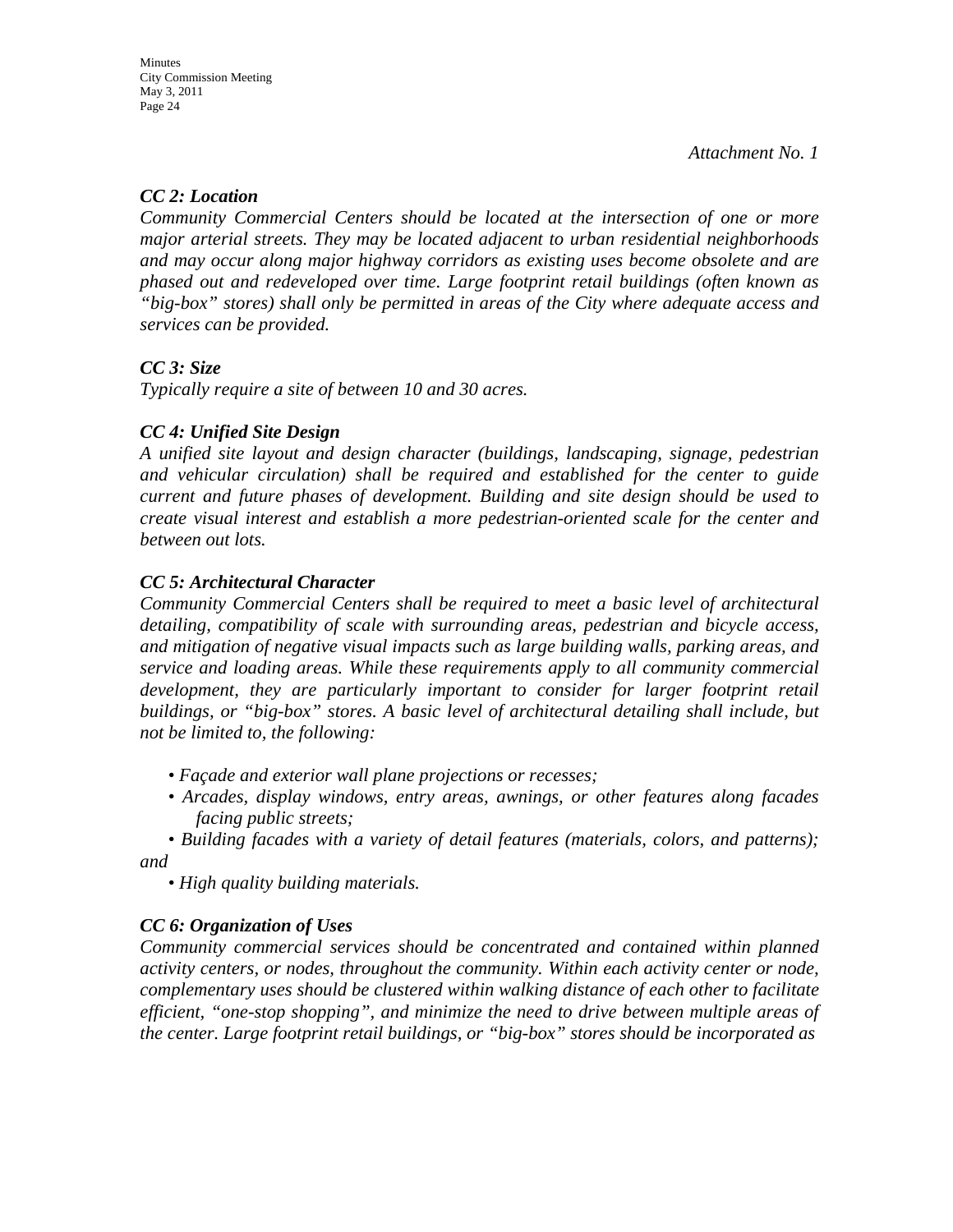*part of an activity center or node along with complementary uses. Isolated single store developments are strongly discouraged.* 

### *CC 7: Parking Design and Layout*

*Uninterrupted expanses of parking should be avoided. Parking areas should be broken into smaller blocks divided by landscaping and pedestrian walkways. Parking areas should be distributed between the front and sides of buildings, or front and rear, rather than solely in front of buildings to the extent possible.* 

### *CC 8: Circulation and Access*

*Clear, direct pedestrian connections should be provided through parking areas to building entrances and to surrounding neighborhoods or streets. Integrate main entrances or driveways with the surrounding street network to provide clear connections between uses….* 

The McCall Road corridor has evolved from a largely industrial neighborhood to a commercial neighborhood. Many of the factors under the CC policies do not apply because the policies envision shopping centers. Regardless of the Plan's designation of the rezoning site as IND, the site has developed with highway service activities oriented to serve the motoring public. There are other C-5 District zoning sites, and larger commercial PUDs, along the McCall Road corridor to the east and west of the site, all of which are oriented to the motoring public.

The proposed C-5 District is in general conformance to the Comprehensive Plan.

### **ZONING HISTORY AND LENGTH OF TIME VACANT AS ZONED:**

| April 2, 1969        | Annexation and rezoning to E, Light Industrial.                                                            |
|----------------------|------------------------------------------------------------------------------------------------------------|
| June 3, 1969-Present | E, Light Industrial to I-2 District.                                                                       |
| January 6, 1986      | Manhattan Urban Area Planning Board approves Preliminary and<br>Final Plat of the Carlson Addition.        |
| January 7, 1986      | City Commission accepts the easements and rights-of-way as<br>shown on Final Plat of the Carlson Addition. |
| January 9, 2002      | Manhattan Board of Zoning Appeals approves Conditional Use<br>Permit for a car wash and accessory uses.    |

The self storage units and car wash were built in 2002.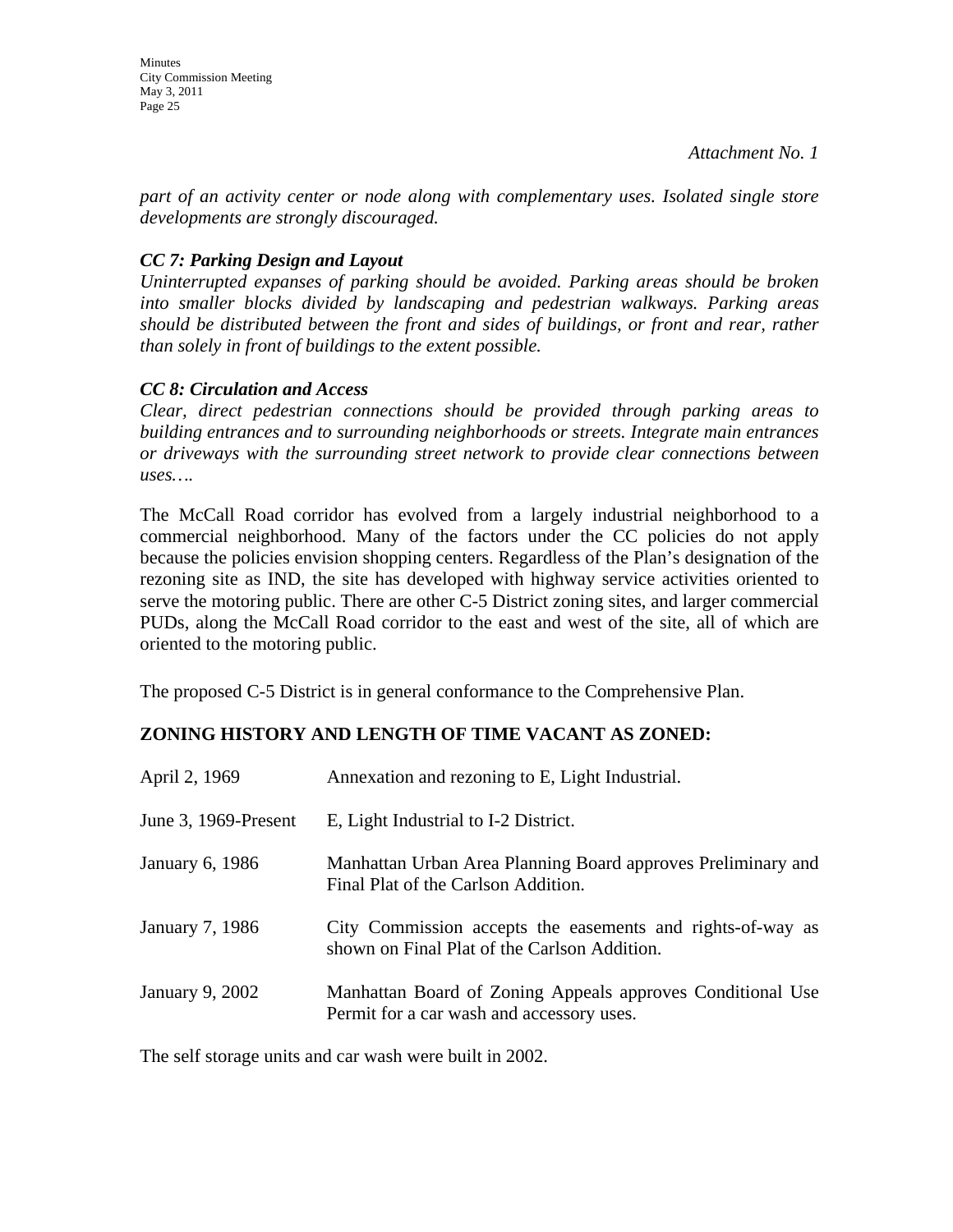**CONSISTENCY WITH INTENT AND PURPOSE OF THE ZONING ORDINANCE:** The intent and purpose of the Manhattan Zoning Regulations is to protect the public health, safety, and general welfare; regulate the use of land and buildings within zoning districts to assure compatibility; and to protect property values.

The C-5, Highway Service Commercial District, is designed to provide for businesses offering accommodations, supplies, or services to motorists, and for certain specialized activities which require access to major streets and highways. The C-5 District's minimum lot size is 10,000 square feet; minimum lot width is 75 feet; and, minimum lot depth is 100 feet. Lot 2, Carlson Addition is 4.4 acres in area, 280 feet in width, and 690 feet in depth. Minimum C-5 District requirements are met and exceeded.

Lot 2 adjoins McCall Road, a major arterial street, and currently provides business and services oriented to the motoring public. The proposed rezoning is consistent with the intent and purpose of the C-5 District, as well as the current service commercial character of the site.

The proposed rezoning is consistent with the Manhattan Zoning Regulations.

**RELATIVE GAIN TO THE PUBLIC HEALTH, SAFETY AND WELFARE THAT DENIAL OF THE REQUEST WOULD ACCOMPLISH, COMPARED WITH THE HARDSHIP IMPOSED UPON THE APPLICANT:** There appears to be no relative gain to the public that denial would accomplish compared to the hardship of denial upon the applicant. Lot 2 has essentially developed as a highway business site, which serves the motoring public. The car wash and self-storage units are permitted uses in the proposed C-5 District and Lot 2 is located along a major street. The proposed rezoning will allow, as a permitted use, the existing car wash and self-storage units, as well as the proposed drive-in coffee kiosk. It would be a hardship upon the applicant to deny the proposed rezoning in a neighborhood, which is nearly developing as a mixed use commercial and industrial neighborhood.

**ADEQUACY OF PUBLIC FACILITIES AND SERVICES:** There are adequate public facilities and services to serve Lot 2.

#### **OTHER APPLICABLE FACTORS:** None.

**STAFF COMMENTS:** City Administration recommends approval of the proposed rezoning of Lot 2, Carlson Addition, from I-2, Industrial Park District, to C-5, Highway Service Commercial District.